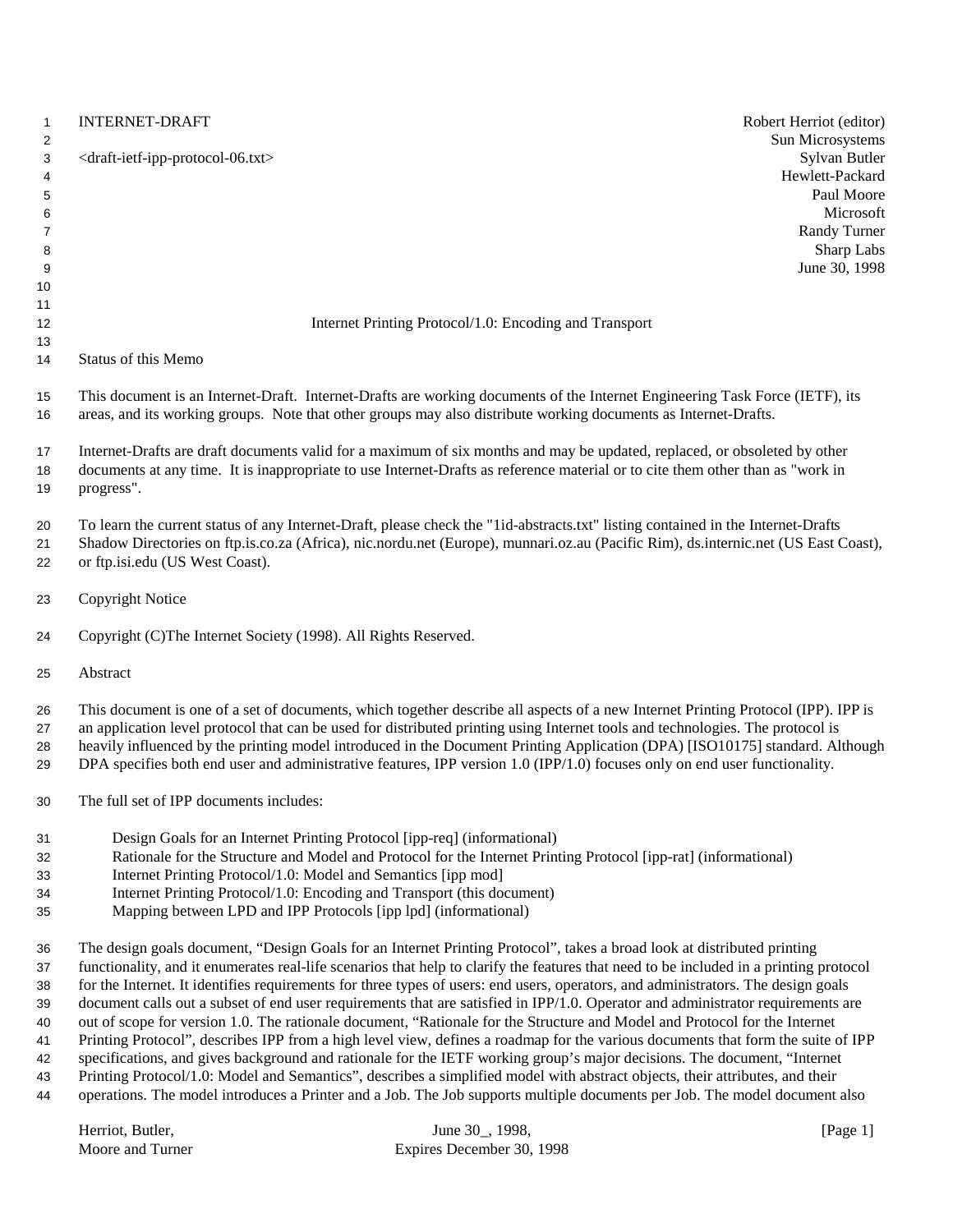- addresses how security, internationalization, and directory issues are addressed. The protocol specification, "Internet Printing
- Protocol/1.0: Encoding and Transport", is a formal mapping of the abstract operations and attributes defined in the model
- document onto HTTP/1.1. The protocol specification defines the encoding rules for a new Internet media type called
- "application/ipp". The "Mapping between LPD and IPP Protocols" gives some advice to implementors of gateways between IPP
- and LPD (Line Printer Daemon) implementations.
- This document is the "Internet Printing Protocol/1.0: Encoding and Transport" document.
- Notice
- The IETF invites any interested party to bring to its attention any copyrights, patents or patent applications, or other proprietary
- rights which may cover technology that may be required to practice this standard. Please address the information to the IETF
- Executive Director.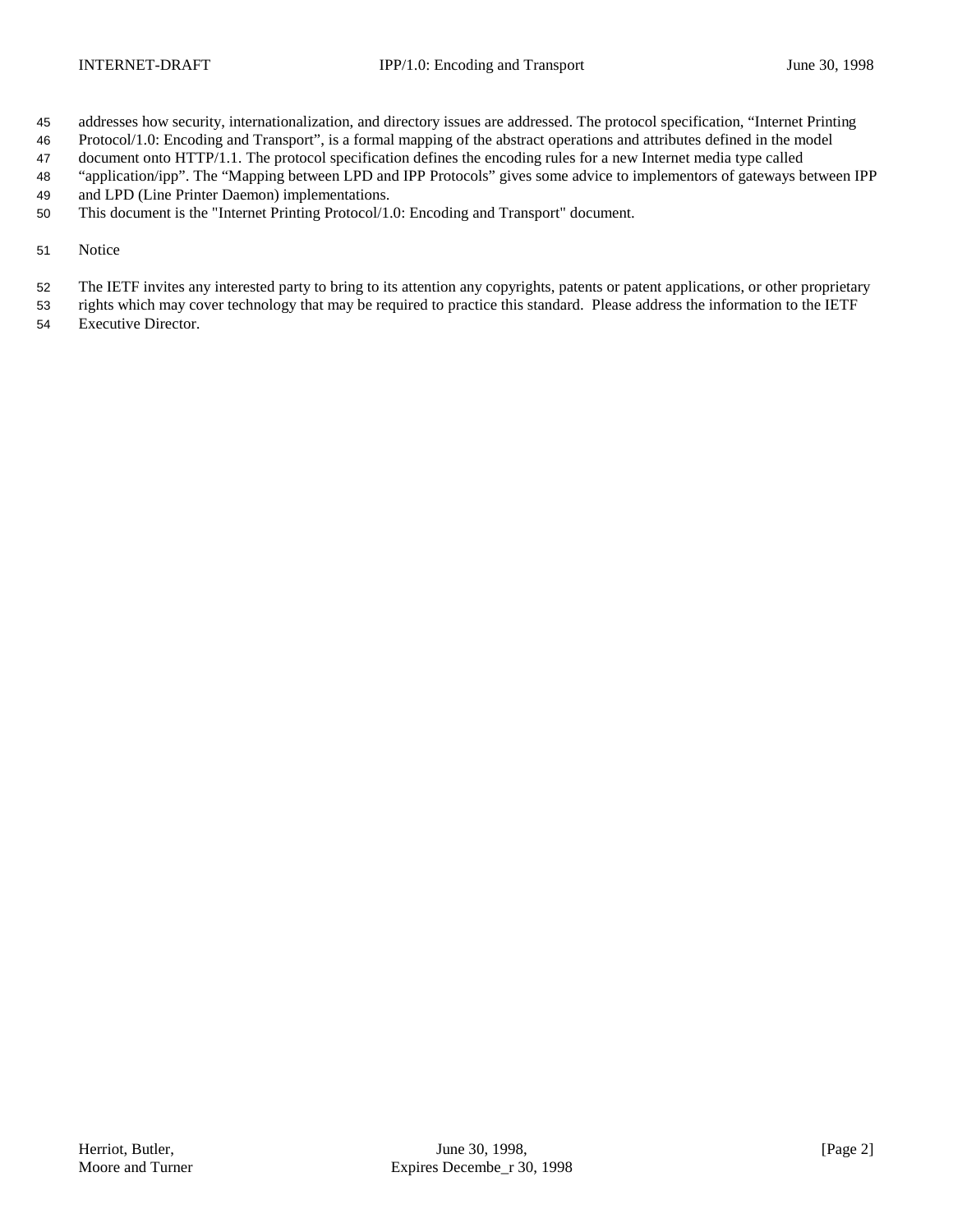| ٠<br>I<br>۰. | I<br>٠<br>۰. |
|--------------|--------------|

## Table of Contents

| 56 | 1.  |     |  |
|----|-----|-----|--|
| 57 | 2.  |     |  |
| 58 | 3.  |     |  |
| 59 |     | 3.1 |  |
| 60 |     | 3.2 |  |
| 61 |     | 3.3 |  |
| 62 |     | 3.4 |  |
| 63 |     | 3.5 |  |
| 64 |     | 3.6 |  |
| 65 |     | 3.7 |  |
| 66 |     |     |  |
| 67 |     |     |  |
| 68 |     | 3.8 |  |
| 69 |     | 3.9 |  |
| 70 |     |     |  |
| 71 |     |     |  |
| 72 |     |     |  |
| 73 | 4.  |     |  |
| 74 |     | 4.1 |  |
| 75 |     | 4.2 |  |
| 76 |     | 4.3 |  |
| 77 |     | 4.4 |  |
| 78 | 5.  |     |  |
| 79 | 6.  |     |  |
| 80 | 7.  |     |  |
| 81 | 8.  |     |  |
| 82 | 9.  |     |  |
| 83 |     |     |  |
| 84 |     | 9.2 |  |
| 85 |     | 9.3 |  |
| 86 |     | 9.4 |  |
| 87 |     | 9.5 |  |
| 88 |     | 9.6 |  |
| 89 |     | 9.7 |  |
| 90 | 10. |     |  |
| 91 | 11. |     |  |
| 92 |     |     |  |

93 94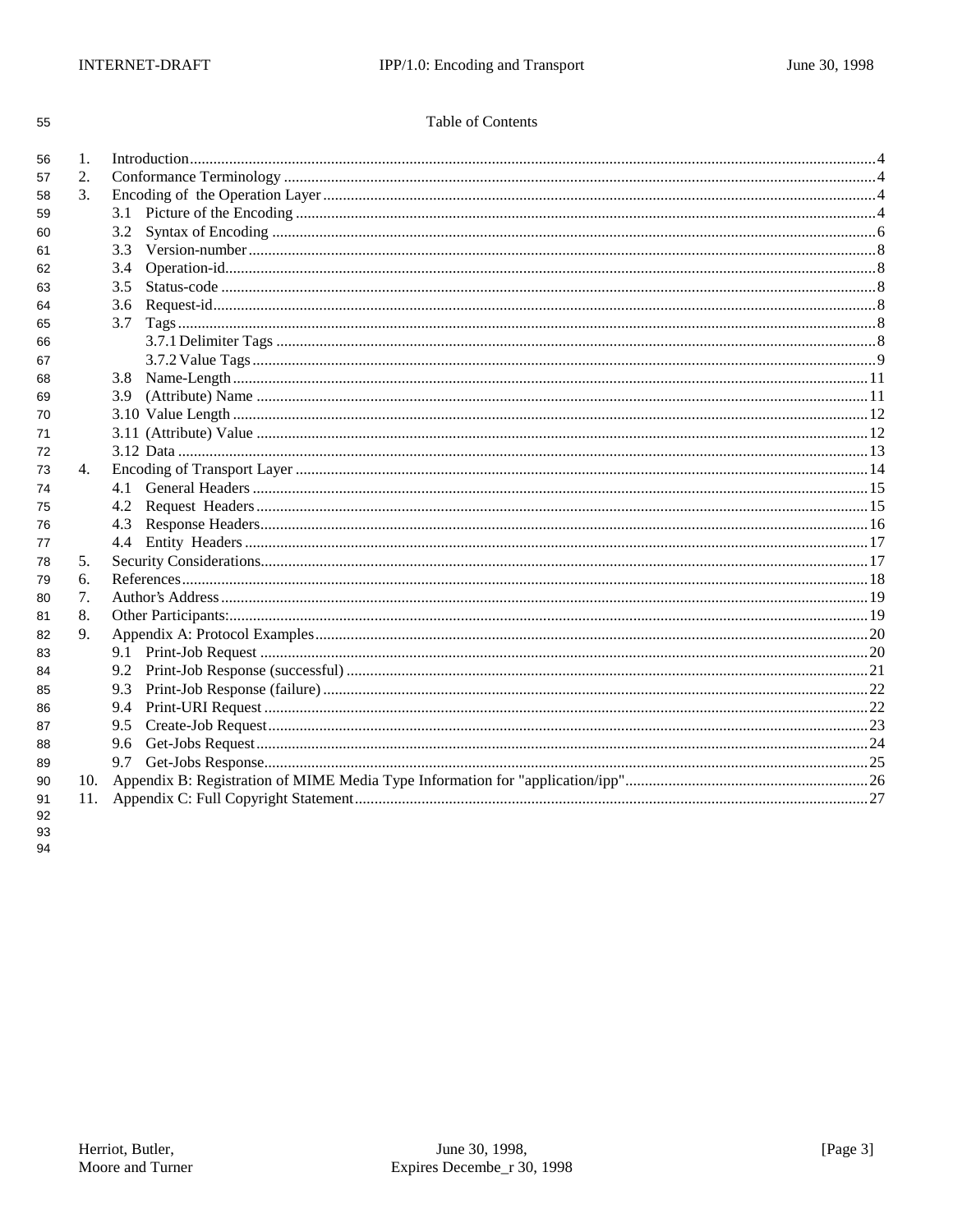## **1. Introduction**

 This document contains the rules for encoding IPP operations and describes two layers: the transport layer and the operation layer.

 The transport layer consists of an HTTP/1.1 request or response. RFC 2068 [rfc2068] describes HTTP/1.1. This document specifies the HTTP headers that an IPP implementation supports.

 The operation layer consists of a message body in an HTTP request or response. The document "Internet Printing Protocol/1.0: Model and Semantics" [ipp-mod] defines the semantics of such a message body and the supported values. This document

 specifies the encoding of an IPP operation. The aforementioned document [ipp-mod] is henceforth referred to as the "IPP model document"

# **2. Conformance Terminology**

 The key words "MUST", "MUST NOT", "REQUIRED", "SHOULD", "SHOULD NOT", "RECOMMENDED", "MAY", and "OPTIONAL" in this document are to be interpreted as described in RFC 2119 [rfc2119].

# **3. Encoding of the Operation Layer**

 The operation layer MUST contain a single operation request or operation response. Each request or response consists of a sequence of values and attribute groups. Attribute groups consist of a sequence of attributes each of which is a name and value. Names and values are ultimately sequences of octets

 The encoding consists of octets as the most primitive type. There are several types built from octets, but three important types are integers, character strings and octet strings, on which most other data types are built. Every character string in this encoding MUST be a sequence of characters where the characters are associated with some charset and some natural language. . A character string MUST be in "reading order" with the first character in the value (according to reading order) being the first character in the encoding. A character string whose associated charset is US-ASCII whose associated natural language is US English is henceforth called a US-ASCII-STRING. A character string whose associated charset and natural language are specified in a request or response as described in the model document is henceforth called a LOCALIZED-STRING. An octet string MUST be in "IPP model document order" with the first octet in the value (according to the IPP model document order) being the first octet in the encoding Every integer in this encoding MUST be encoded as a signed integer using two's-complement binary encoding with big-endian format (also known as "network order" and "most significant byte first"). The number of octets for an integer MUST be 1, 2 or 4, depending on usage in the protocol. Such one-octet integers, henceforth called SIGNED-BYTE, are used for the version-number and tag fields. Such two-byte integers, henceforth called SIGNED-SHORT are used for the operation-id, status-code and length fields. Four byte integers, henceforth called SIGNED-INTEGER, are used for values fields and the sequence number.

The following two sections present the operation layer in two ways

- 126 informally through pictures and description
- 127 formally through Augmented Backus-Naur Form (ABNF), as specified by RFC 2234 [rfc2234]

## **3.1 Picture of the Encoding**

The encoding for an operation request or response consists of: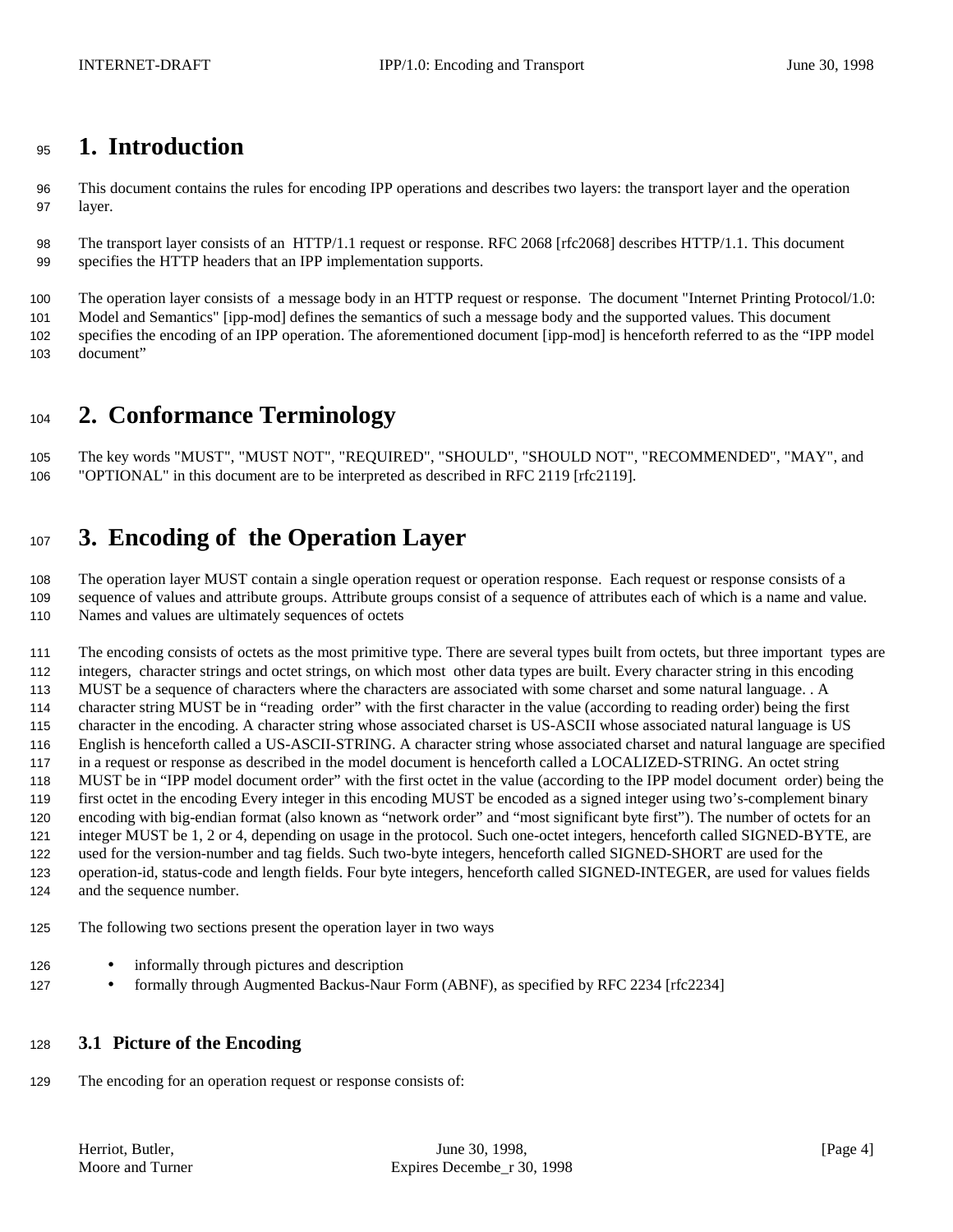| 130                      |                                                        |         |                    |
|--------------------------|--------------------------------------------------------|---------|--------------------|
| 131<br>132               | version-number                                         |         | 2 bytes - required |
| 133<br>134<br>135<br>136 | operation-id (request)<br>or<br>status-code (response) |         | 2 bytes - required |
| 137<br>138               | request-id                                             |         | 4 bytes - required |
| 139<br>140               | xxx-attributes-tag                                     | 1 byte  | $-0$ or more       |
| 141<br>142               | xxx-attribute-sequence                                 | n bytes |                    |
| 143<br>144               | end-of-attributes-tag                                  | 1 byte  | - required         |
| 145<br>146               | data                                                   |         | q bytes - optional |
|                          |                                                        |         |                    |

 The xxx-attributes-tag and xxx-attribute-sequence represents four different values of "xxx", namely, operation, job, printer and unsupported. The xxx-attributes-tag and an xxx-attribute-sequence represent attribute groups in the model document. The xxx-attributes-tag identifies the attribute group and the xxx-attribute-sequence contains the attributes.

 The expected sequence of xxx-attributes-tag and xxx-attribute-sequence is specified in the IPP model document for each operation request and operation response.

 A request or response SHOULD contain each xxx-attributes-tag defined for that request or response even if there are no attributes except for the unsupported-attributes-tag which SHOULD be present only if the unsupported-attribute-sequence is non-empty. A receiver of a request MUST be able to process as equivalent empty attribute groups:

- a) an xxx-attributes-tag with an empty xxx-attribute-sequence,
- b) an expected but missing xxx-attributes-tag.

 The data is omitted from some operations, but the end-of-attributes-tag is present even when the data is omitted. Note, the xxx- attributes-tags and end-of-attributes-tag are called 'delimiter-tags'. Note: the xxx-attribute-sequence, shown above may consist of 0 bytes, according to the rule below.

An xxx-attributes-sequence consists of zero or more compound-attributes.

| 161 |                    |                     |
|-----|--------------------|---------------------|
| 162 | compound-attribute | s bytes - 0 or more |
| 163 |                    |                     |

A compound-attribute consists of an attribute with a single value followed by zero or more additional values.

 Note: a 'compound-attribute' represents a single attribute in the model document. The 'additional value' syntax is for attributes with 2 or more values.

Each attribute consists of: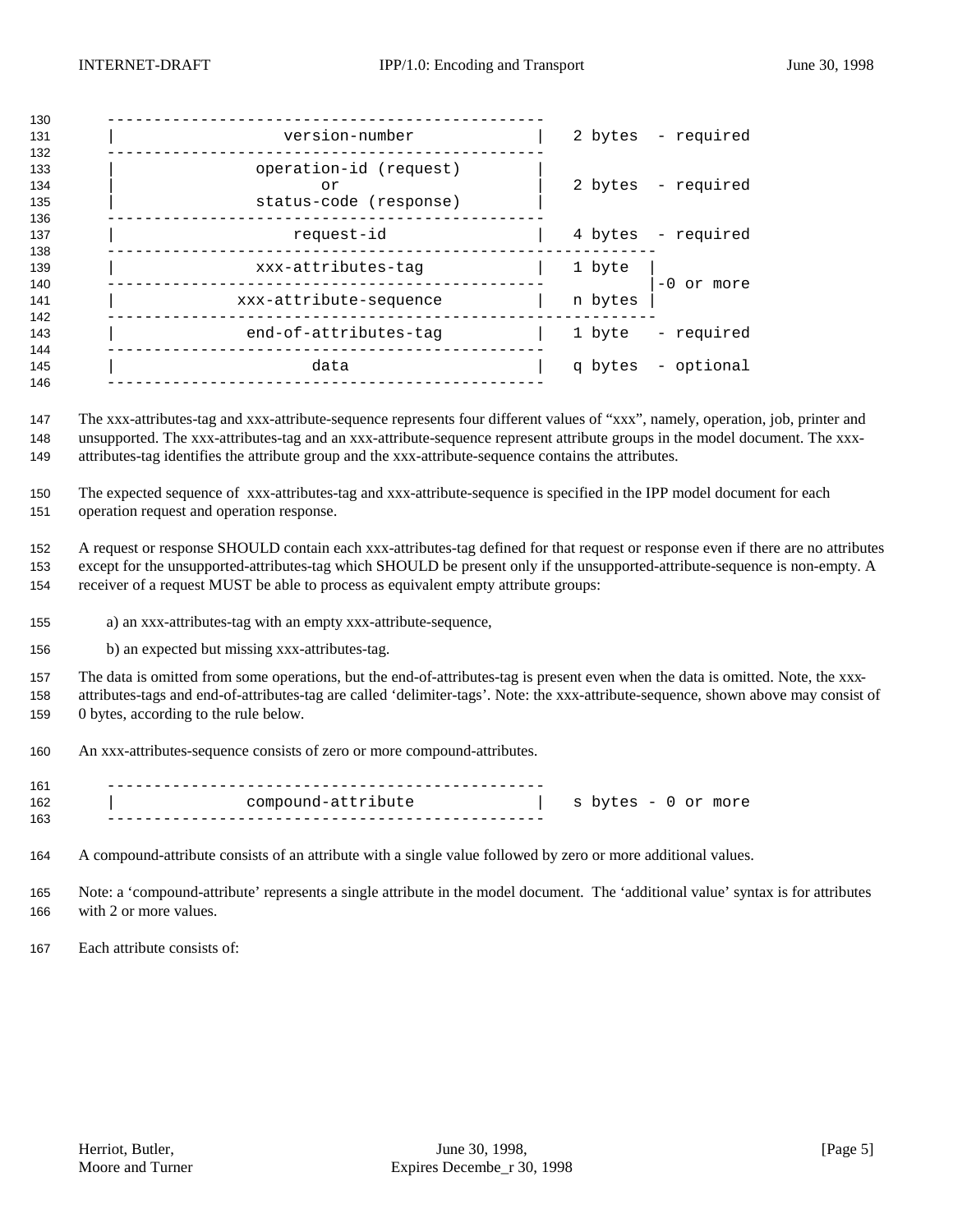| value-tag                                                                                                                                           | 1 byte  |                                                                              |
|-----------------------------------------------------------------------------------------------------------------------------------------------------|---------|------------------------------------------------------------------------------|
| name-length (value is u)                                                                                                                            | 2 bytes |                                                                              |
| name<br>___________                                                                                                                                 | u bytes |                                                                              |
| value-length (value is v)                                                                                                                           | 2 bytes |                                                                              |
| value                                                                                                                                               | v bytes |                                                                              |
| An additional value consists of:                                                                                                                    |         |                                                                              |
| _______________________________<br>value-tag                                                                                                        | 1 byte  |                                                                              |
| $name-length$ (value is $0x0000$ )                                                                                                                  | 2 bytes |                                                                              |
|                                                                                                                                                     |         |                                                                              |
| _______________<br>value-length (value is w)                                                                                                        | 2 bytes |                                                                              |
| value<br>Note: an additional value is like an attribute whose name-length is 0.<br>From the standpoint of a parsing loop, the encoding consists of: | w bytes |                                                                              |
| version-number                                                                                                                                      |         |                                                                              |
| operation-id (request)<br>or<br>status-code (response)                                                                                              |         |                                                                              |
| request-id                                                                                                                                          |         |                                                                              |
| -----------------<br>tag (delimiter-tag or value-tag)                                                                                               | 1 byte  | -0 or more<br>2 bytes - required<br>2 bytes - required<br>4 bytes - required |
| empty or rest of attribute                                                                                                                          | x bytes |                                                                              |
| end-of-attributes-tag                                                                                                                               | 2 bytes | $-0$ or more<br>- required                                                   |

- attributes
- data
- the remainder of a single attribute where the tag specifies the type of the value.

## **3.2 Syntax of Encoding**

 The syntax below is ABNF [rfc2234] except 'strings of literals' MUST be case sensitive. For example 'a' means lower case 'a' and not upper case 'A'. In addition, SIGNED-BYTE and SIGNED-SHORT fields are represented as '%x' values which show their range of values.

| Herriot, Butler, |
|------------------|
| Moore and Turner |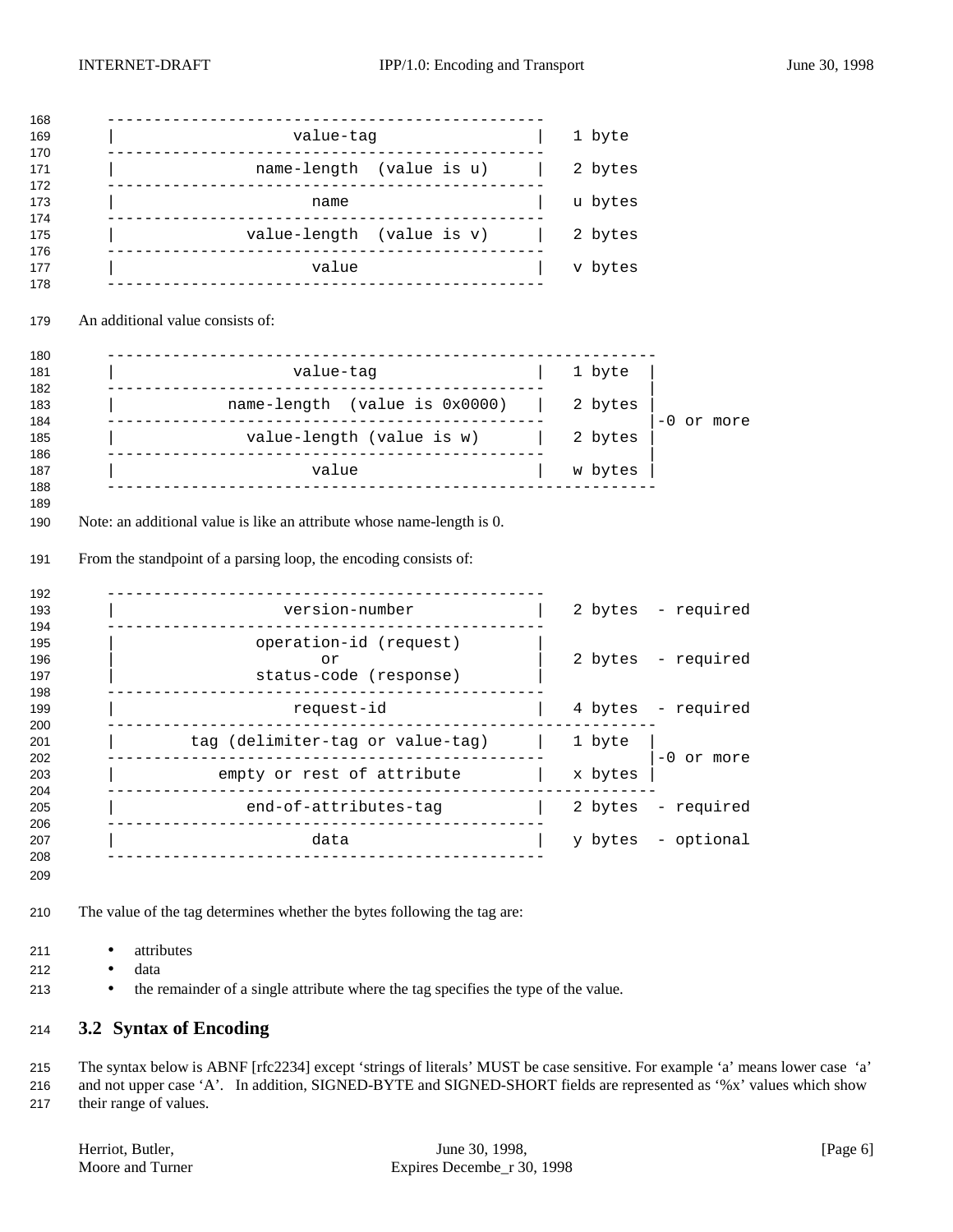| 218 | $ipp-message = ipp-request / ipp-response$                           |                                                                         |
|-----|----------------------------------------------------------------------|-------------------------------------------------------------------------|
| 219 | $ipp-request = version-number operation-id request-id$               |                                                                         |
| 220 |                                                                      | *(xxx-attributes-tag xxx-attribute-sequence) end-of-attributes-tag data |
| 221 | ipp-response = version-number status-code request-id                 |                                                                         |
| 222 |                                                                      | *(xxx-attributes-tag xxx-attribute-sequence) end-of-attributes-tag data |
| 223 | $xxx-attribute-sequence = *compound-attribute$                       |                                                                         |
| 224 |                                                                      |                                                                         |
| 225 | xxx-attributes-tag = operation-attributes-tag / job-attributes-tag / |                                                                         |
| 226 | printer-attributes-tag / unsupported-attributes-tag                  |                                                                         |
| 227 |                                                                      |                                                                         |
| 228 | $version-number = majorversion-number minor-version-number$          |                                                                         |
| 229 | major-version-number = $SIGNED-BYTE$ ; initially %d1                 |                                                                         |
| 230 | $minor-version-number = SIGNED-BYTE$ ; initially %d0                 |                                                                         |
| 231 |                                                                      |                                                                         |
| 232 | operation-id = SIGNED-SHORT ; mapping from model defined below       |                                                                         |
| 233 | status-code = SIGNED-SHORT ; mapping from model defined below        |                                                                         |
| 234 | request-id = SIGNED-INTEGER ; whose value is $> 0$                   |                                                                         |
| 235 |                                                                      |                                                                         |
| 236 | $compound-attribute = attribute * additional-values$                 |                                                                         |
| 237 |                                                                      |                                                                         |
| 238 | $attribute = value-tag name-length name value-length value$          |                                                                         |
| 239 | $additional-values = value-tag zero-name-length value-length value$  |                                                                         |
| 240 |                                                                      |                                                                         |
| 241 | name-length = SIGNED-SHORT ; number of octets of 'name'              |                                                                         |
|     | name = LALPHA *(LALPHA / DIGIT / "-" / "_" / ".")                    |                                                                         |
| 242 | value-length = SIGNED-SHORT; number of octets of 'value'             |                                                                         |
| 243 | $value = OCTET-STRING$                                               |                                                                         |
| 244 |                                                                      |                                                                         |
| 245 | $data = OCTET-STRING$                                                |                                                                         |
| 246 |                                                                      |                                                                         |
| 247 |                                                                      |                                                                         |
| 248 | zero-name-length = $%x00.00$                                         | ; name-length of 0                                                      |
| 249 | operation-attributes-tag = $%x01$                                    | ; tag of 1                                                              |
| 250 | job-attributes-tag<br>$=$ % x 02                                     | ; tag of 2                                                              |
| 251 | printer-attributes-tag = $%x04$                                      | ; tag of $4$                                                            |
| 252 | unsupported- attributes-tag = $%x05$                                 | ; tag of $5$                                                            |
| 253 | end-of-attributes-tag = $%x03$                                       | ; tag of $3$                                                            |
| 254 | value-tag = $%x10$ -FF                                               |                                                                         |
| 255 |                                                                      |                                                                         |
| 256 | $SIGNED-BYTE = BYTE$                                                 |                                                                         |
| 257 | $SIGNED-SHORT = 2BYTE$                                               |                                                                         |
| 258 | $DIGIT = %x30-39$ ; "0" to "9"                                       |                                                                         |
| 259 | LALPHA = $%x61-7A$ ; "a" to "z"                                      |                                                                         |
| 260 | $BYTE = %x00-FF$                                                     |                                                                         |
| 261 | $OCTET-STRING = *BYTE$                                               |                                                                         |
| 262 |                                                                      |                                                                         |

 The syntax allows an xxx-attributes-tag to be present when the xxx-attribute-sequence that follows is empty. The syntax is defined this way to allow for the response of Get-Jobs where no attributes are returned for some job-objects. Although it is RECOMMENDED that the sender not send an xxx-attributes-tag if there are no attributes (except in the Get-Jobs response just mentioned), the receiver MUST be able to decode such syntax.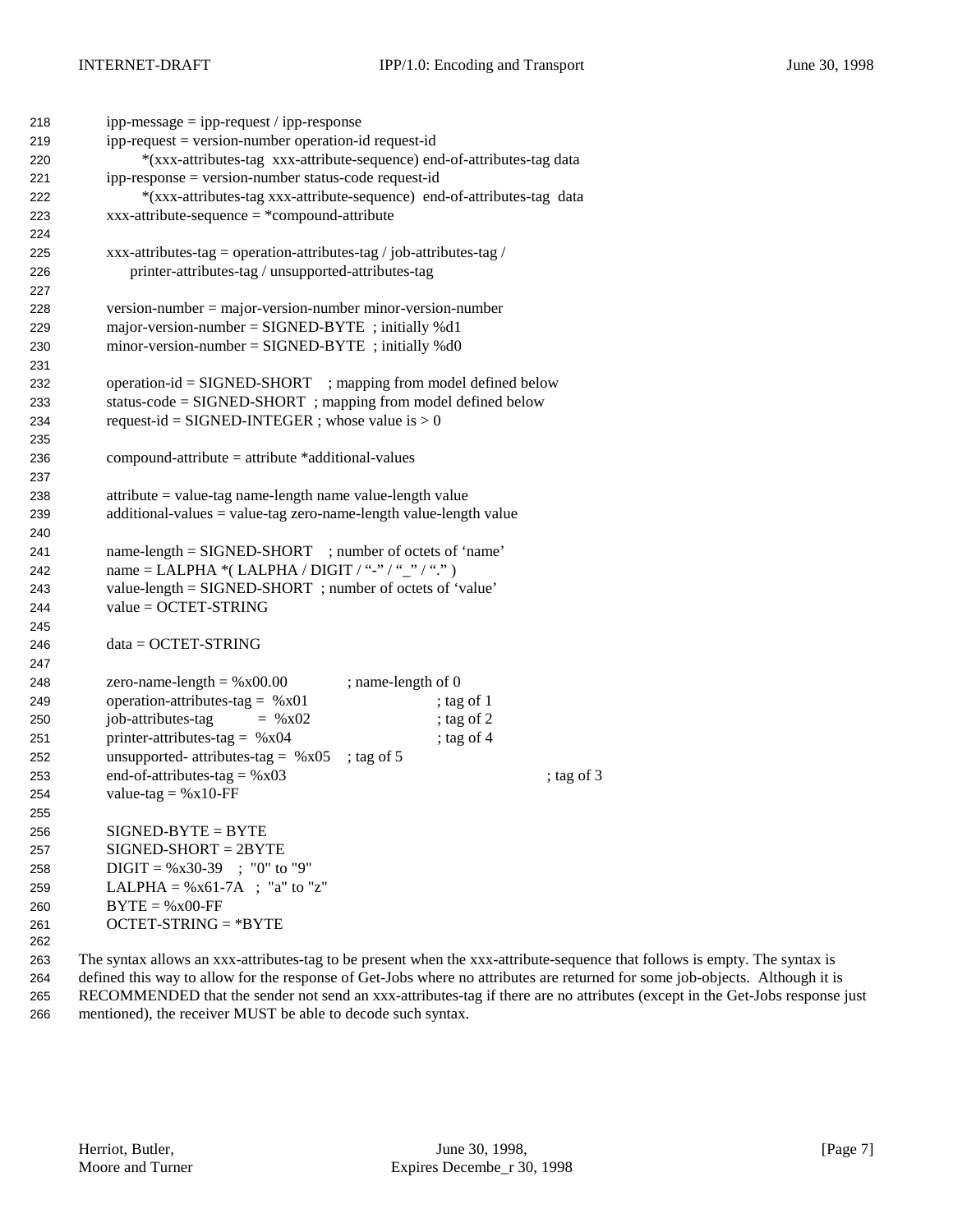#### **3.3 Version-number**

 The version-number MUST consist of a major and minor version-number, each of which MUST be represented by a SIGNED-269 BYTE. The protocol described in this document MUST have a major version-number of  $1 (0x01)$  and a minor version-number of 270 (0x00). The ABNF for these two bytes MUST be %x01.00.

### **3.4 Operation-id**

 Operation-ids are defined as enums in the model document. An operation-ids enum value MUST be encoded as a SIGNED-SHORT

Note: the values 0x4000 to 0xFFFF are reserved for private extensions.

#### **3.5 Status-code**

- Status-codes are defined as enums in the model document. A status-code enum value MUST be encoded as a SIGNED-SHORT
- The status-code is an operation attribute in the model document. In the protocol, the status-code is in a special position, outside of the operation attributes.
- If an IPP status-code is returned, then the HTTP Status-Code MUST be 200 (OK). With any other HTTP Status-Code value, the HTTP response MUST NOT contain an IPP message-body, and thus no IPP status-code is returned.

#### **3.6 Request-id**

 The request-id allows a client to match a response with a request. This mechanism is unnecessary in HTTP, but may be useful when application/ipp entity bodies are used in another context.

 The request-id in a response MUST be the value of the request-id received in the corresponding request. A client can set the request-id in each request to a unique value or a constant value, such as 1, depending on what the client does with the request-id returned in the response. The value of the request-id MUST be greater than zero.

## **3.7 Tags**

- There are two kinds of tags:
- delimiter tags: delimit major sections of the protocol, namely attributes and data
- value tags: specify the type of each attribute value
- 3.7.1 Delimiter Tags
- The following table specifies the values for the delimiter tags:

| Tag Value (Hex) | <b>Delimiter</b>         |
|-----------------|--------------------------|
| 0x00            | reserved                 |
| 0x01            | operation-attributes-tag |
| 0x02            | job-attributes-tag       |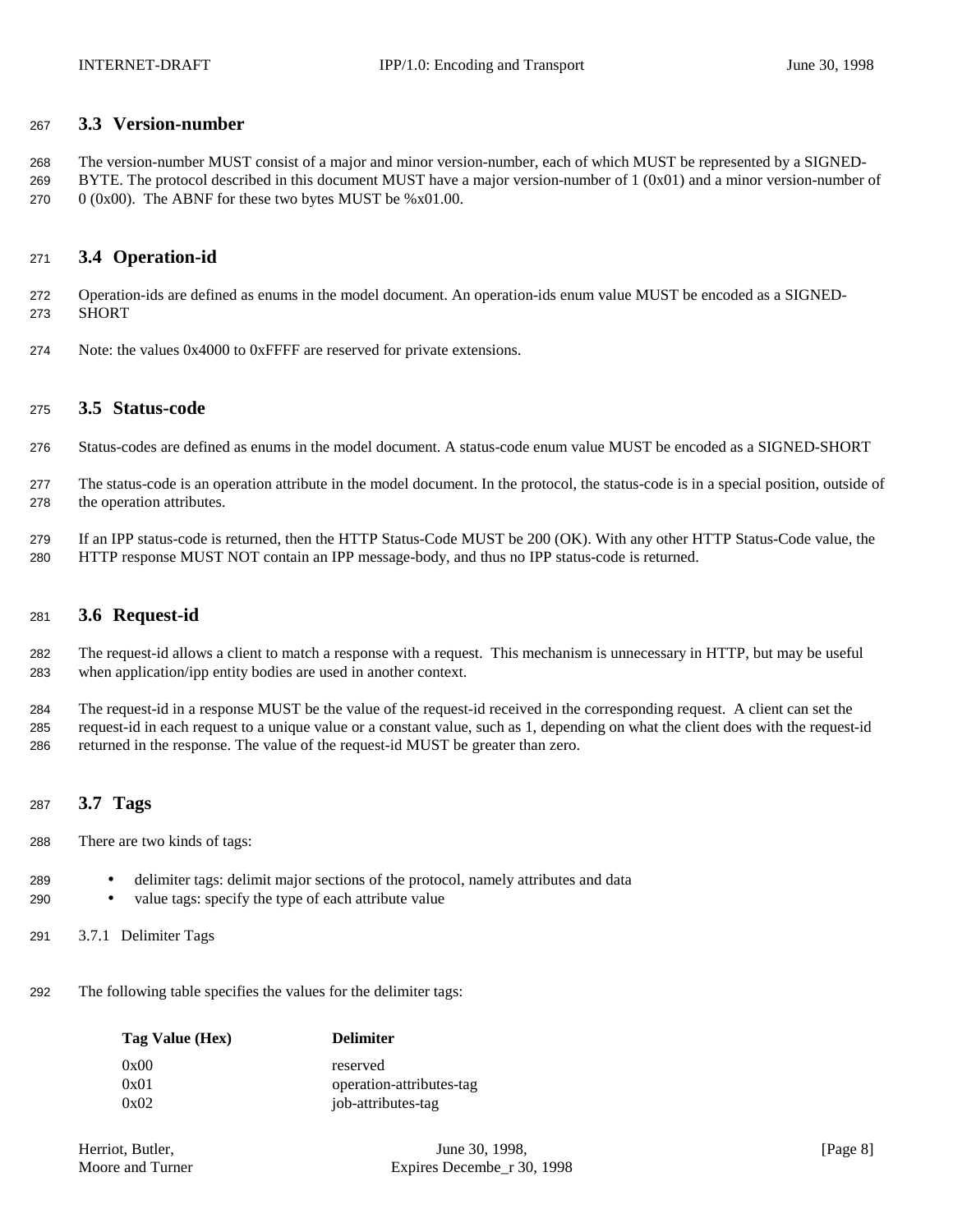| Tag Value (Hex) | <b>Delimiter</b>                                   |
|-----------------|----------------------------------------------------|
| 0x03            | end-of-attributes-tag                              |
| 0x04            | printer-attributes-tag                             |
| 0x05            | unsupported-attributes-tag                         |
| $0x06-0x0e$     | reserved for future delimiters                     |
| 0x0F            | reserved for future chunking-end-of-attributes-tag |

 When an xxx-attributes-tag occurs in the protocol, it MUST mean that zero or more following attributes up to the next delimiter tag are attributes belonging to group xxx as defined in the model document, where xxx is operation, job, printer, unsupported.

 Doing substitution for xxx in the above paragraph, this means the following. When an operation-attributes-tag occurs in the protocol, it MUST mean that the zero or more following attributes up to the next delimiter tag are operation attributes as defined in the model document. When an job-attributes-tag occurs in the protocol, it MUST mean that the zero or more following attributes up to the next delimiter tag are job attributes as defined in the model document. When an printer-attributes-tag occurs in the protocol, it MUST mean that the zero or more following attributes up to the next delimiter tag are printer attributes as defined in the model document. When an unsupported- attributes-tag occurs in the protocol, it MUST mean that the zero or more following attributes up to the next delimiter tag are unsupported attributes as defined in the model document.

 The operation-attributes-tag and end-of-attributes-tag MUST each occur exactly once in an operation. The operation-attributes- tag MUST be the first tag delimiter, and the end-of-attributes-tag MUST be the last tag delimiter. If the operation has a document-content group, the document data in that group MUST follow the end-of-attributes-tag

 Each of the other three xxx-attributes-tags defined above is OPTIONAL in an operation and each MUST occur at most once in an operation, except for job-attributes-tag in a Get-Jobs response which may occur zero or more times.

 The order and presence of delimiter tags for each operation request and each operation response MUST be that defined in the model document. For further details, see section 3.9 "(Attribute) Name" and .section 9 "Appendix A: Protocol Examples"

 A Printer MUST treat the reserved delimiter tags differently from reserved value tags so that the Printer knows that there is an entire attribute group that it doesn't understand as opposed to a single value that it doesn't understand.

3.7.2 Value Tags

 The remaining tables show values for the value-tag, which is the first octet of an attribute. The value-tag specifies the type of the value of the attribute. The following table specifies the "out-of-band" values for the value-tag.

| Tag Value (Hex) | <b>Meaning</b>                            |
|-----------------|-------------------------------------------|
| 0x10            | unsupported                               |
| 0x11            | reserved for future 'default'             |
| 0x12            | unknown                                   |
| 0x13            | no-value                                  |
| $0x14-0x1F$     | reserved for future "out-of-band" values. |

 The "unsupported" value MUST be used in the attribute-sequence of an error response for those attributes which the printer does not support. The "default" value is reserved for future use of setting value back to their default value. The "unknown" value is

used for the value of a supported attribute when its value is temporarily unknown. . The "no-value" value is used for a supported

 attribute to which no value has been assigned, e.g. "job-k-octets-supported" has no value if an implementation supports this attribute, but an administrator has not configured the printer to have a limit.

The following table specifies the integer values for the value-tag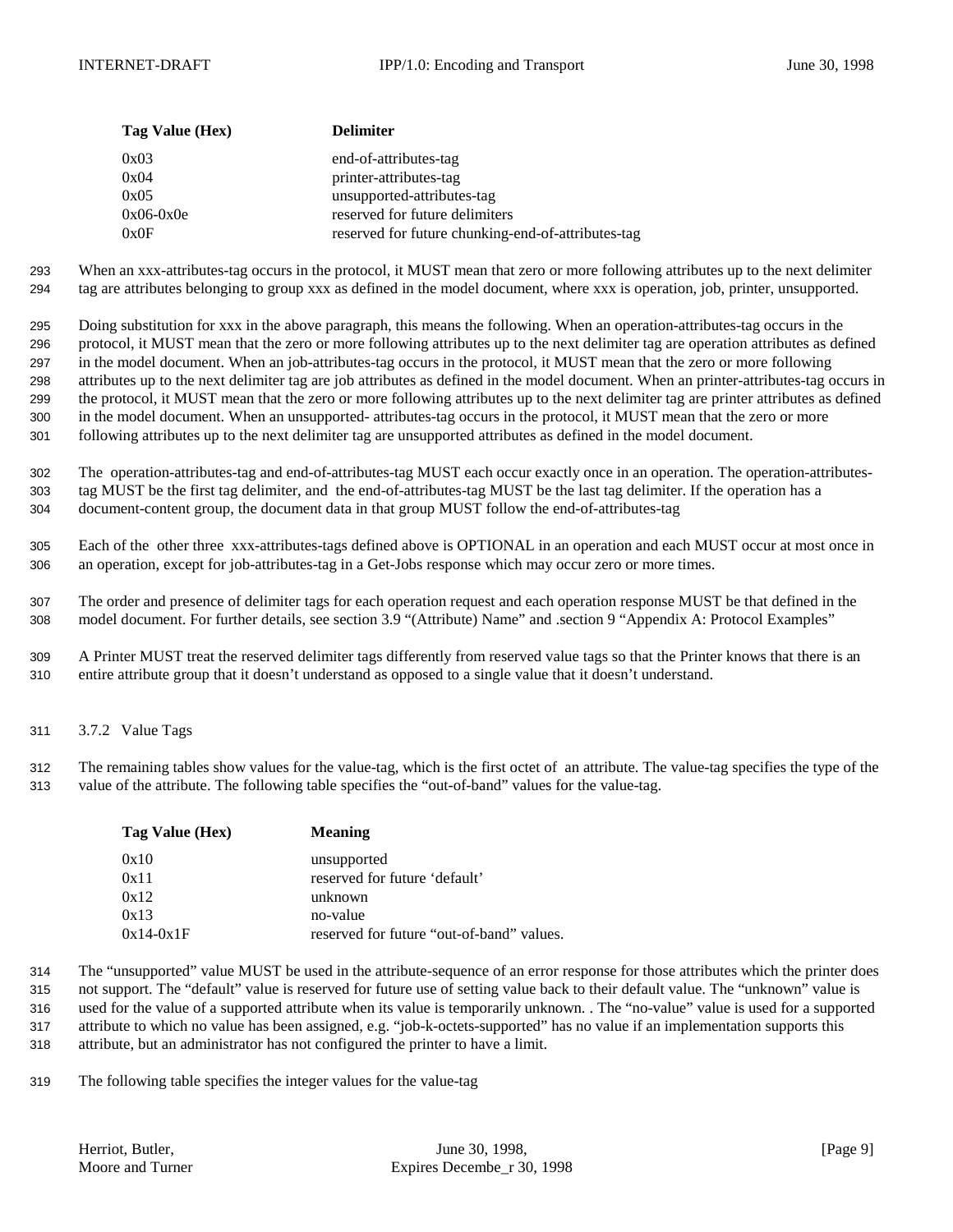| Tag Value (Hex) | <b>Meaning</b>                    |
|-----------------|-----------------------------------|
| 0x20            | reserved                          |
| 0x21            | integer                           |
| 0x22            | boolean                           |
| 0x23            | enum                              |
| $0x24-0x2F$     | reserved for future integer types |

- 320 NOTE: 0x20 is reserved for "generic integer" if should ever be needed.
- 321 The following table specifies the octetString values for the value-tag

| Tag Value (Hex) | <b>Meaning</b>                          |
|-----------------|-----------------------------------------|
| 0x30            | octetString with an unspecified format  |
| 0x31            | dateTime                                |
| 0x32            | resolution                              |
| 0x33            | rangeOfInteger                          |
| 0x34            | reserved for collection (in the future) |
| 0x35            | textWithLanguage                        |
| 0x36            | nameWithLanguage                        |
| $0x37-0x3F$     | reserved for future octetString types   |
|                 |                                         |

322 The following table specifies the character-string values for the value-tag

| Tag Value (Hex) | <b>Meaning</b>                             |
|-----------------|--------------------------------------------|
| 0x40            | reserved                                   |
| 0x41            | textWithoutLanguage                        |
| 0x42            | nameWithoutLanguage                        |
| 0x43            | reserved                                   |
| 0x44            | keyword                                    |
| 0x45            | uri                                        |
| 0x46            | uriScheme                                  |
| 0x47            | charset                                    |
| 0x48            | naturalLanguage                            |
| 0x49            | mimeMediaType                              |
| $0x4A-0x5F$     | reserved for future character string types |

- 323 NOTE: 0x40 is reserved for "generic character-string" if should ever be needed.
- 324 NOTE: an attribute value always has a type, which is explicitly specified by its tag; one such tag value is 325 "nameWithoutLanguage". An attribute's name has an implicit type, which is keyword.
- 326 The values 0x60-0xFF are reserved for future types. There are no values allocated for private extensions. A new type MUST be 327 registered via the type 2 process.

 The tag 0x7F is reserved for extending types beyond the 255 values available with a single byte. A tag value of 0x7F MUST signify that the first 4 bytes of the value field are interpreted as the tag value. Note, this future extension doesn't affect parsers that are unaware of this special tag. The tag is like any other unknown tag, and the value length specifies the length of a value which contains a value that the parser treats atomically. All these 4 byte tag values are currently unallocated except that the values 0x40000000-0x7FFFFFFF are reserved for experimental use.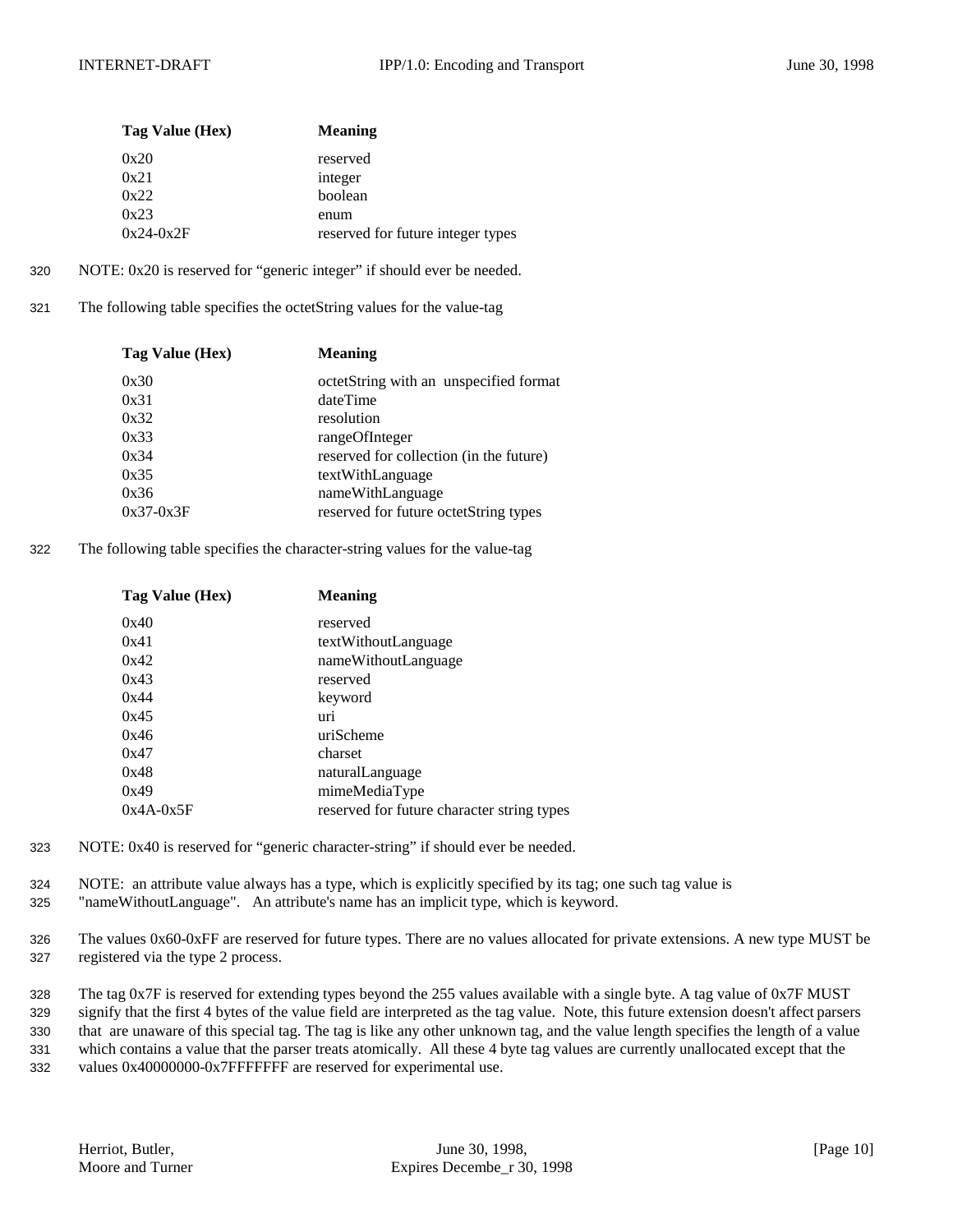## **3.8 Name-Length**

 The name-length field MUST consist of a SIGNED-SHORT. This field MUST specify the number of octets in the name field which follows the name-length field, excluding the two bytes of the name-length field.

 If a name-length field has a value of zero, the following name field MUST be empty, and the following value MUST be treated as an additional value for the preceding attribute. Within an attribute-sequence, if two attributes have the same name, the first occurrence MUST be ignored. The zero-length name is the only mechanism for multi-valued attributes.

## **3.9 (Attribute) Name**

 Some operation elements are called parameters in the model document [ipp-mod]. They MUST be encoded in a special position and they MUST NOT appear as an operation attributes. These parameters are:

- "version-number": The parameter named "version-number" in the IPP model document MUST become the "version-number" field in the operation layer request or response.
- "operation-id": The parameter named "operation-id" in the IPP model document MUST become the "operation-id" field in the operation layer request.
- "status-code": The parameter named "status-code" in the IPP model document MUST become the "status-code" field in the operation layer response.
- "request-id": The parameter named "request-id" in the IPP model document MUST become the "request-id" field in the operation layer request or response.

 All Printer and Job objects are identified by a Uniform Resource Identifier (URI) [rfc1630] so that they can be persistently and unambiguously referenced. The notion of a URI is a useful concept, however, until the notion of URI is more stable (i.e., defined more completely and deployed more widely), it is expected that the URIs used for IPP objects will actually be URLs [rfc1738] [rfc1808]. Since every URL is a specialized form of a URI, even though the more generic term URI is used throughout the rest of this document, its usage is intended to cover the more specific notion of URL as well.

 Some operation elements are encoded twice, once as the request-URI on the HTTP Request-Line and a second time as a REQUIRED operation attribute in the application/ipp entity. These attributes are the target URI for the operation:

- "printer-uri": When the target is a printer and the transport is HTTP or HTTPS (for TLS), the target printer-uri defined in each operation in the IPP model document MUST be an operation attribute called "printer-uri" and it MUST also be specified outside of the operation layer as the request-URI on the Request-Line at the HTTP level.
- "job-uri": When the target is a job and the transport is HTTP or HTTPS (for TLS), the target job-uri of each operation in the IPP model document MUST be an operation attribute called "job-uri" and it MUST also be specified outside of the operation layer as the request-URI on the Request-Line at the HTTP level.

 Note: Because the target URI is included twice in an operation, the potential exists that these two values reference the same IPP object, but are not literally identical. One can be a relative URI and the other can be an absolute URI. HTTP/1.1 allows clients to generate and send a relative URI rather than an absolute URI. A relative URI identifies a resource with the scope of the HTTP server, but does not include scheme, host or port. The following statements characterize how URLs should be used in the mapping of IPP onto HTTP/1.1:

- 1. Although potentially redundant, a client MUST supply the target of the operation both as an Operation and as a URI at the HTTP layer. The rationale for this decision is to maintain a consistent set of rules for mapping IPP to possibly many communication layers, even where URLs are not used as the addressing mechanism.
- 2. Even though these two URLs might not be literally identical (one being relative and the other being absolute), they MUST both reference the same IPP object.
- 3. The URI in the HTTP layer is either relative or absolute and is used by the HTTP server to route the HTTP request to the correct resource relative to that HTTP server. The HTTP server need not be aware of the URI within the operation request.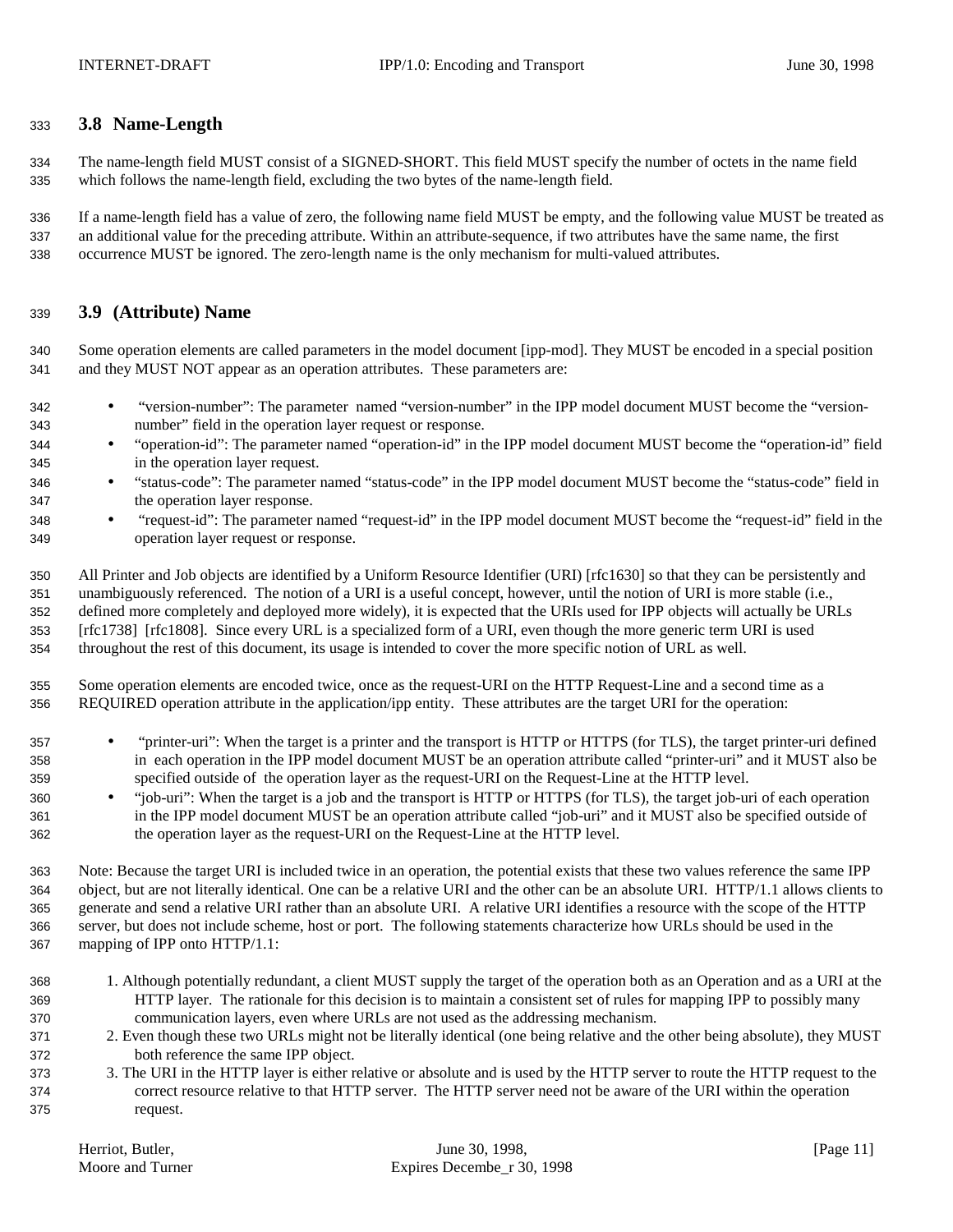- 4. Once the HTTP server resource begins to process the HTTP request, it might get the reference to the appropriate IPP Printer object from either the HTTP URI (using to the context of the HTTP server for relative URLs) or from the URI within the operation request; the choice is up to the implementation.
- 5. HTTP URIs can be relative or absolute, but the target URI in the operation MUST be an absolute URI

 The model document arranges the remaining attributes into groups for each operation request and response. Each such group MUST be represented in the protocol by an xxx-attribute-sequence preceded by the appropriate xxx-attributes-tag (See the table below and section 9 "Appendix A: Protocol Examples"). In addition, the order of these xxx-attributes-tags and xxx-attribute- sequences in the protocol MUST be the same as in the model document, but the order of attributes within each xxx-attribute-sequence MUST be unspecified. The table below maps the model document group name to xxx-attributes-sequence

## **Model Document Group** *xxx***-attributes-sequence**

| <b>Operation Attributes</b>                   | operations-attributes-sequence           |
|-----------------------------------------------|------------------------------------------|
| <b>Job Template Attributes</b>                | job-attributes-sequence                  |
| <b>Job Object Attributes</b>                  | job-attributes-sequence                  |
| <b>Unsupported Attributes</b>                 | unsupported- attributes-sequence         |
| Requested Attributes (Get-Job-Attributes)     | job-attributes-sequence                  |
| Requested Attributes (Get-Printer-Attributes) | printer-attributes-sequence              |
| Document Content                              | in a special position as described above |

If an operation contains attributes from more than one job object (e.g. Get-Jobs response), the attributes from each job object

MUST be in a separate job-attribute-sequence, such that the attributes from the ith job object are in the ith job-attribute-sequence.

See Section 9 "Appendix A: Protocol Examples" for table showing the application of the rules above.

### **3.10 Value Length**

 Each attribute value MUST be preceded by a SIGNED-SHORT which MUST specify the number of octets in the value which follows this length, exclusive of the two bytes specifying the length.

For any of the types represented by binary signed integers, the sender MUST encode the value in exactly four octets..

 For any of the types represented by character-strings, the sender MUST encode the value with all the characters of the string and without any padding characters.

 If a value-tag contains an "out-of-band" value, such as "unsupported", the value-length MUST be 0 and the value empty — the value has no meaning when the value-tag has an "out-of-band" value. If a client receives a response with a nonzero value-length in this case, it MUST ignore the value field. If a printer receives a request with a nonzero value-length in this case, it MUST reject the request.

## **3.11 (Attribute) Value**

 The syntax types and most of the details of their representation are defined in the IPP model document. The table below augments the information in the model document, and defines the syntax types from the model document in terms of the 5 basic types defined in section 3 "Encoding of the Operation Layer". The 5 types are US-ASCII-STRING, LOCALIZED-STRING, SIGNED-INTEGER, SIGNED-SHORT, SIGNED-BYTE, and OCTET-STRING.

| <b>Syntax of Attribute Value</b> | Encoding          |
|----------------------------------|-------------------|
| textWithoutLanguage,             | LOCALIZED-STRING. |
| nameWithoutLanguage              |                   |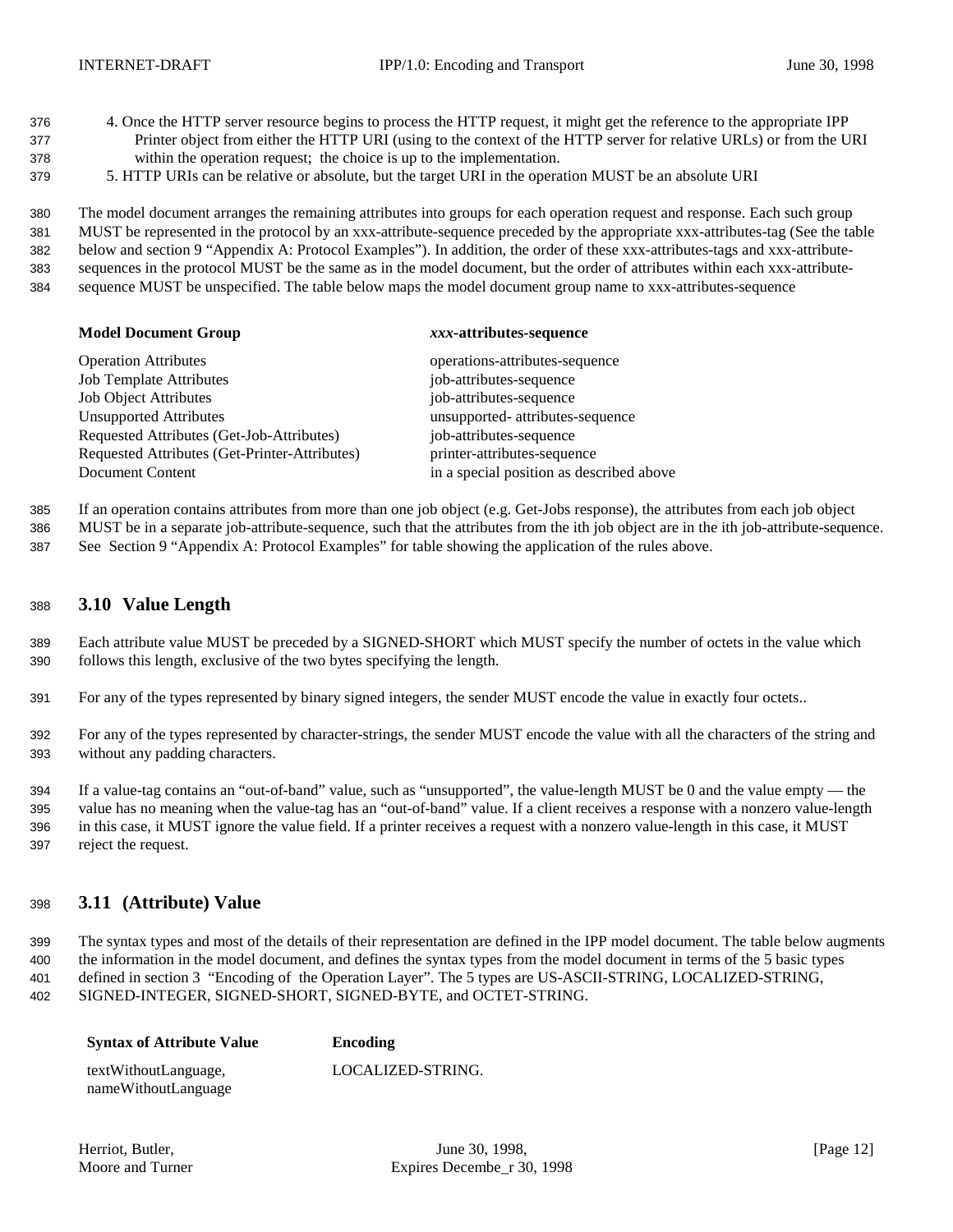| <b>Syntax of Attribute Value</b>                                           | <b>Encoding</b>                                                                                                                                                                                                                                                                                                                                                                       |  |  |  |  |
|----------------------------------------------------------------------------|---------------------------------------------------------------------------------------------------------------------------------------------------------------------------------------------------------------------------------------------------------------------------------------------------------------------------------------------------------------------------------------|--|--|--|--|
| textWithLanguage                                                           | OCTET_STRING consisting of 4 fields:<br>a) a SIGNED-SHORT which is the number of octets in the following field<br>b) a value of type natural-language,<br>c) a SIGNED-SHORT which is the number of octets in the following field,<br>d) a value of type text Without Language.                                                                                                        |  |  |  |  |
|                                                                            | The length of a textWithLanguage value MUST be $4 +$ the value of field a + the value<br>of field c.                                                                                                                                                                                                                                                                                  |  |  |  |  |
| nameWithLanguage                                                           | OCTET_STRING consisting of 4 fields:<br>a) a SIGNED-SHORT which is the number of octets in the following field<br>b) a value of type natural-language,<br>c) a SIGNED-SHORT which is the number of octets in the following field<br>d) a value of type nameWithoutLanguage.<br>The length of a nameWithLanguage value MUST be $4 +$ the value of field $a +$ the<br>value of field c. |  |  |  |  |
| charset, naturalLanguage,<br>mimeMediaType, keyword, uri, and<br>uriScheme | <b>US-ASCII-STRING</b>                                                                                                                                                                                                                                                                                                                                                                |  |  |  |  |
| boolean                                                                    | SIGNED-BYTE where 0x00 is 'false' and 0x01 is 'true'                                                                                                                                                                                                                                                                                                                                  |  |  |  |  |
| integer and enum                                                           | a SIGNED-INTEGER                                                                                                                                                                                                                                                                                                                                                                      |  |  |  |  |
| dateTime                                                                   | OCTET-STRING consisting of eleven octets whose contents are defined by<br>"DateAndTime" in RFC 1903 [rfc1903].                                                                                                                                                                                                                                                                        |  |  |  |  |
| resolution                                                                 | OCTET_STRING consisting of nine octets of 2 SIGNED-INTEGERs followed by a<br>SIGNED-BYTE. The first SIGNED-INTEGER contains the value of cross feed<br>direction resolution. The second SIGNED-INTEGER contains the value of feed<br>direction resolution. The SIGNED-BYTE contains the units value.                                                                                  |  |  |  |  |
| rangeOfInteger                                                             | Eight octets consisting of 2 SIGNED-INTEGERs. The first SIGNED-INTEGERs<br>contains the lower bound and the second SIGNED-INTEGERs contains the upper<br>bound.                                                                                                                                                                                                                       |  |  |  |  |
| 1setOf X                                                                   | encoding according to the rules for an attribute with more than 1 value. Each value X<br>is encoded according to the rules for encoding its type.                                                                                                                                                                                                                                     |  |  |  |  |
| octetString                                                                | <b>OCTET-STRING</b>                                                                                                                                                                                                                                                                                                                                                                   |  |  |  |  |

403 The type of the value in the model document determines the encoding in the value and the value of the value-tag.

## <sup>404</sup> **3.12 Data**

405 The data part MUST include any data required by the operation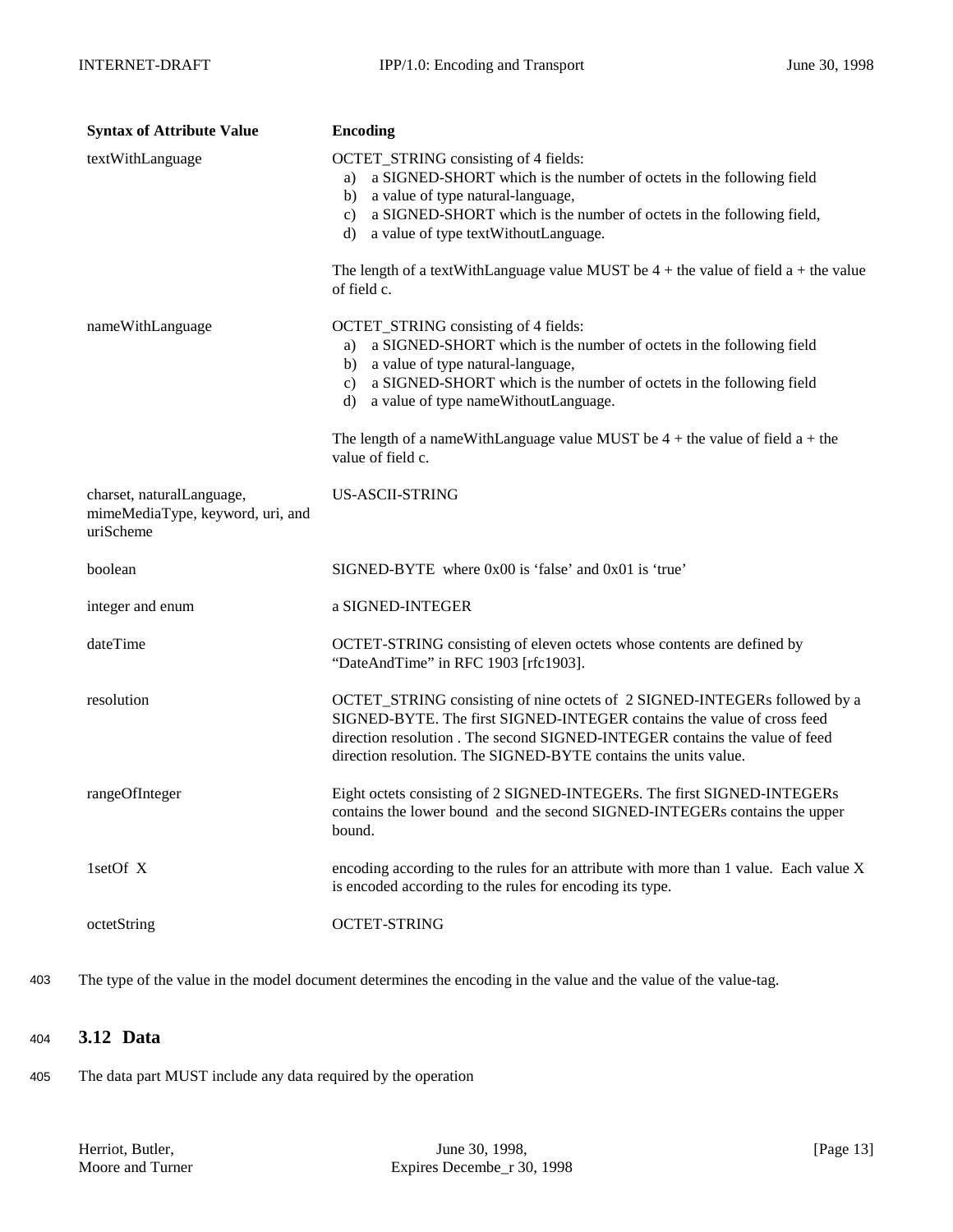# **4. Encoding of Transport Layer**

- HTTP/1.1 is the transport layer for this protocol.
- The operation layer has been designed with the assumption that the transport layer contains the following information:
- the URI of the target job or printer operation
- the total length of the data in the operation layer, either as a single length or as a sequence of chunks each with a length.

 It is REQUIRED that a printer implementation support HTTP over the IANA assigned Well Known Port 631 (the IPP default port), though a printer implementation may support HTTP over port some other port as well. In addition, a printer may have to support another port for privacy (See Section 5 "Security Considerations".

 Note: even though port 631 is the IPP default, port 80 remains the default for an HTTP URI. Thus a URI for a printer using port 631 MUST contain an explicit port, e.g. "http://forest:631/pinetree".

 Note: Consistent with RFC 2068 (HTTP/1.1), HTTP URI's for IPP implicitly reference port 80. If a URI references some other port, the port number MUST be explicitly specified in the URI.

 Each HTTP operation MUST use the POST method where the request-URI is the object target of the operation, and where the "Content-Type" of the message-body in each request and response MUST be "application/ipp". The message-body MUST contain the operation layer and MUST have the syntax described in section 3.2 "Syntax of Encoding". A client implementation MUST adhere to the rules for a client described in RFC 2068 [rfc2068]. A printer (server) implementation MUST adhere the rules for an origin server described in RFC 2068.

 The IPP layer doesn't have to deal with chunking. In the context of CGI scripts, the HTTP layer removes any chunking information in the received data.

 A client MUST NOT expect a response from an IPP server until after the client has sent the entire response. But a client MAY listen for an error response that an IPP server MAY send before it receives all the data. In this case a client, if chunking the data, can send a premature zero-length chunk to end the request before sending all the data. If the request is blocked for some reason, a client MAY determine the reason by opening another connection to query the server.

 In the following sections, there are a tables of all HTTP headers which describe their use in an IPP client or server. The following is an explanation of each column in these tables.

- the "header" column contains the name of a header
- the "request/client" column indicates whether a client sends the header.
- the "request/ server" column indicates whether a server supports the header when received.
- the "response/ server" column indicates whether a server sends the header.
- the "response /client" column indicates whether a client supports the header when received.
- <sup>436</sup> the "values and conditions" column specifies the allowed header values and the conditions for the header to be present in a request/response.
- The table for "request headers" does not have columns for responses, and the table for "response headers" does not have columns for requests.
- The following is an explanation of the values in the "request/client" and "response/ server" columns.
- **must:** the client or server MUST send the header,
- <sup>442</sup> **must-if:** the client or server MUST send the header when the condition described in the "values and conditions" column is met,
- **may:** the client or server MAY send the header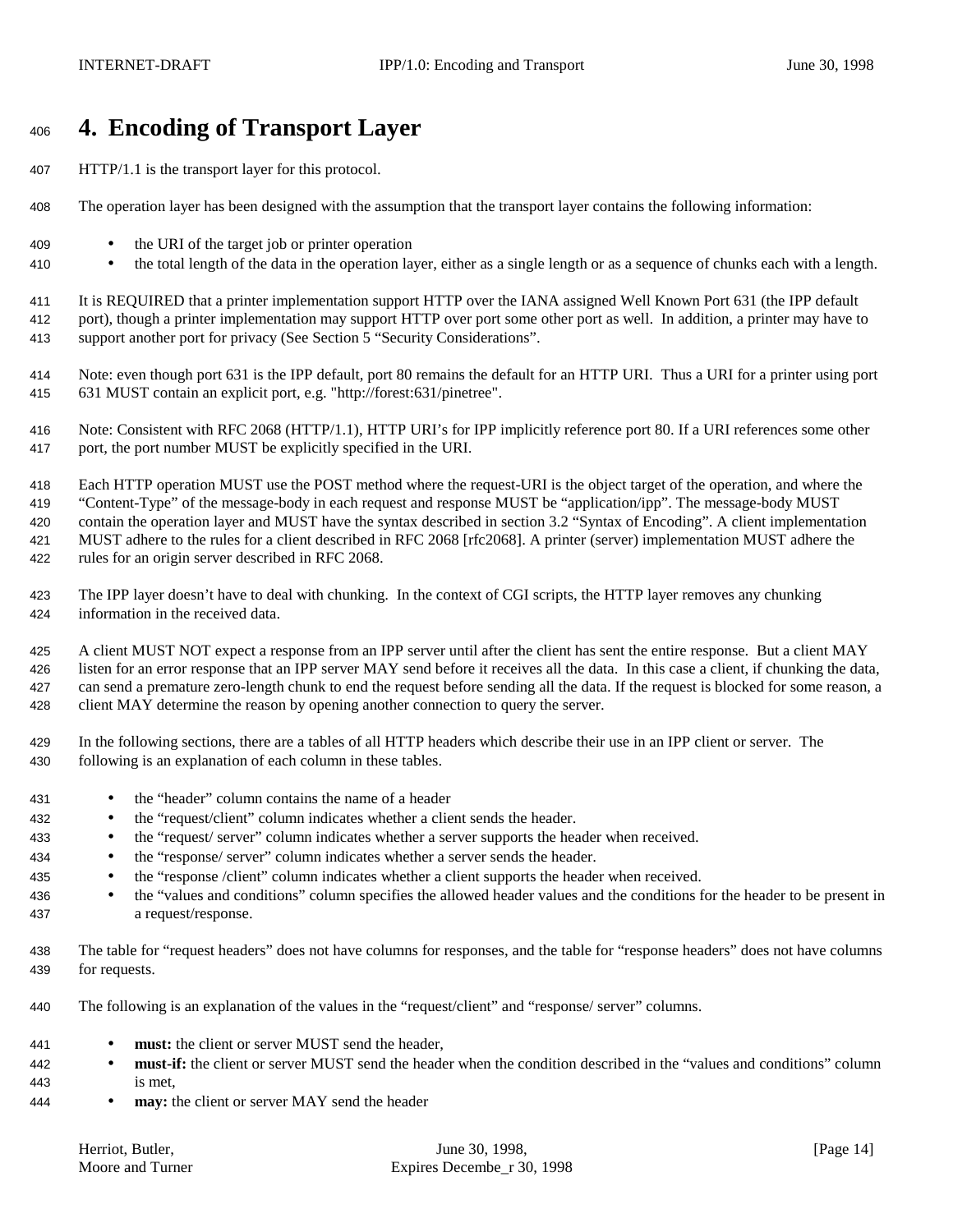- 445 **not:** the client or server SHOULD NOT send the header. It is not relevant to an IPP implementation.
- 446 The following is an explanation of the values in the "response/client" and "request/ server" columns.
- 447 **must:** the client or server MUST support the header,
- 448 **may:** the client or server MAY support the header
- 449 **not:** the client or server SHOULD NOT support the header. It is not relevant to an IPP implementation.

## <sup>450</sup> **4.1 General Headers**

451 The following is a table for the general headers.

| <b>General-Header</b>    | <b>Request</b> |               | <b>Response</b> |               | <b>Values and Conditions</b>                                                                                                                                                                                         |  |
|--------------------------|----------------|---------------|-----------------|---------------|----------------------------------------------------------------------------------------------------------------------------------------------------------------------------------------------------------------------|--|
|                          | <b>Client</b>  | <b>Server</b> | <b>Server</b>   | <b>Client</b> |                                                                                                                                                                                                                      |  |
| Cache-Control            | must           | not           | must            | not           | "no-cache" only                                                                                                                                                                                                      |  |
| Connection               | must-if        | must          | must-if         | must          | "close" only. Both client and server<br>SHOULD keep a connection for the<br>duration of a sequence of operations.<br>The client and server MUST include this<br>header for the last operation in such a<br>sequence. |  |
| Date                     | may            | may           | must            | may           | per RFC 1123 [rfc1123] from RFC 2068                                                                                                                                                                                 |  |
| Pragma                   | must           | not           | must            | not           | "no-cache" only                                                                                                                                                                                                      |  |
| <b>Transfer-Encoding</b> | must-if        | must          | must-if         | must          | "chunked" only. Header MUST be<br>present if Content-Length is absent.                                                                                                                                               |  |
| Upgrade                  | not            | not           | not             | not           |                                                                                                                                                                                                                      |  |
| Via                      | not            | not           | not             | not           |                                                                                                                                                                                                                      |  |

## <sup>452</sup> **4.2 Request Headers**

453 The following is a table for the request headers.

| <b>Request-Header</b> | <b>Client</b> | <b>Server</b> | <b>Request Values and Conditions</b>                                        |
|-----------------------|---------------|---------------|-----------------------------------------------------------------------------|
| Accept                | may           | must          | "application/ipp" only. This value is the default if the client<br>omits it |
| Accept-Charset        | not           | not           | Charset information is within the application/ipp entity                    |
| Accept-Encoding       | may           | must          | empty and per RFC 2068 [rfc2068] and IANA registry for<br>content-codings   |
| Accept-Language       | not           | not           | language information is within the application/ipp entity                   |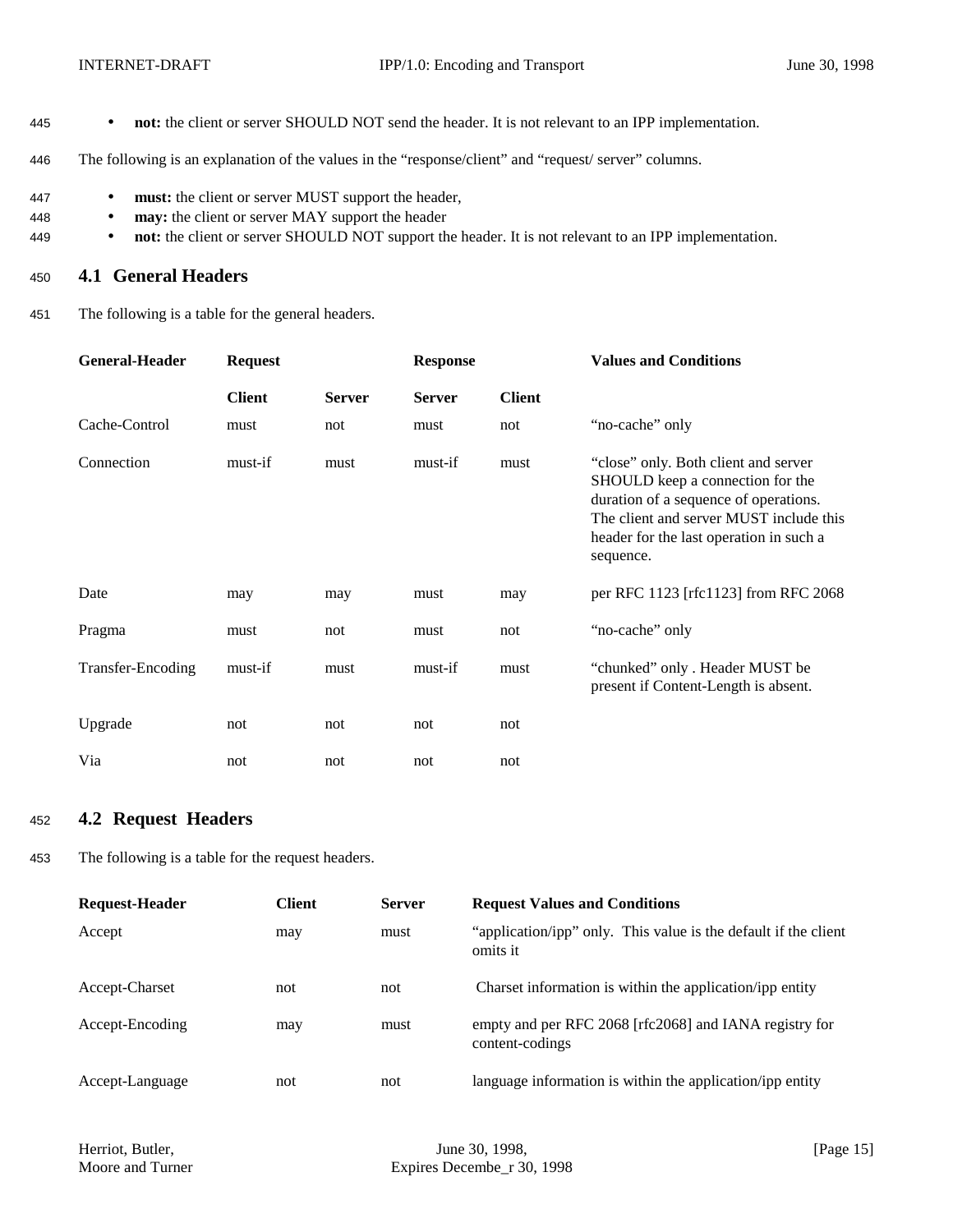| <b>Request-Header</b> | <b>Client</b> | <b>Server</b> | <b>Request Values and Conditions</b>                                                                                                                  |
|-----------------------|---------------|---------------|-------------------------------------------------------------------------------------------------------------------------------------------------------|
| Authorization         | must-if       | must          | per RFC 2068. A client MUST send this header when it<br>receives a 401 "Unauthorized" response and does not<br>receive a "Proxy-Authenticate" header. |
| From                  | not           | not           | per RFC 2068. Because RFC recommends sending this<br>header only with the user's approval, it is not very useful                                      |
| Host                  | must          | must          | per RFC 2068                                                                                                                                          |
| If-Match              | not           | not           |                                                                                                                                                       |
| If-Modified-Since     | not           | not           |                                                                                                                                                       |
| If-None-Match         | not           | not           |                                                                                                                                                       |
| If-Range              | not           | not           |                                                                                                                                                       |
| If-Unmodified-Since   | not           | not           |                                                                                                                                                       |
| Max-Forwards          | not           | not           |                                                                                                                                                       |
| Proxy-Authorization   | must-if       | not           | per RFC 2068. A client MUST send this header when it<br>receives a 401 "Unauthorized" response and a "Proxy-<br>Authenticate" header.                 |
| Range                 | not           | not           |                                                                                                                                                       |
| Referer               | not           | not           |                                                                                                                                                       |
| User-Agent            | not           | not           |                                                                                                                                                       |

## <sup>454</sup> **4.3 Response Headers**

455 The following is a table for the request headers.

| <b>Response-Header</b> | <b>Server</b> | <b>Client</b> | <b>Response Values and Conditions</b>     |
|------------------------|---------------|---------------|-------------------------------------------|
| Accept-Ranges          | not           | not           |                                           |
| Age                    | not           | not           |                                           |
| Location               | must-if       | may           | per RFC 2068. When URI needs redirection. |
| Proxy-Authenticate     | not           | must          | per RFC 2068                              |
| Public                 | may           | may           | per RFC 2068                              |
| Retry-After            | may           | may           | per RFC 2068                              |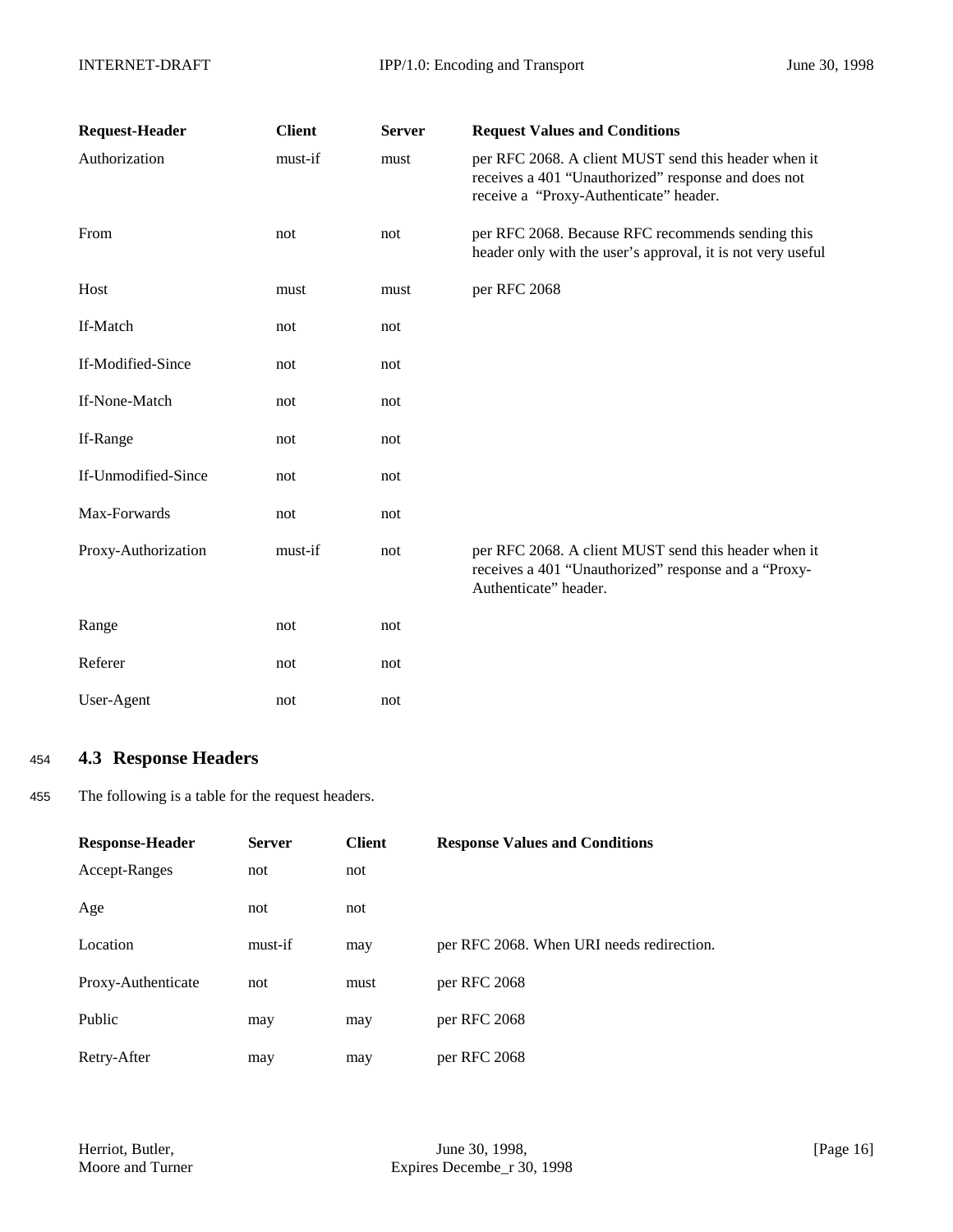| <b>Response-Header</b> | <b>Server</b> | <b>Client</b> | <b>Response Values and Conditions</b>                       |
|------------------------|---------------|---------------|-------------------------------------------------------------|
| Server                 | not           | not           |                                                             |
| Vary                   | not           | not           |                                                             |
| Warning                | may           | may           | per RFC 2068                                                |
| WWW-Authenticate       | must-if       | must          | per RFC 2068. When a server needs to authenticate a client. |

## <sup>456</sup> **4.4 Entity Headers**

457 The following is a table for the entity headers.

| <b>Entity-Header</b> | <b>Request</b> |               | <b>Response</b> |               | <b>Values and Conditions</b>                                                                             |
|----------------------|----------------|---------------|-----------------|---------------|----------------------------------------------------------------------------------------------------------|
|                      | <b>Client</b>  | <b>Server</b> | <b>Server</b>   | <b>Client</b> |                                                                                                          |
| Allow                | not            | not           | not             | not           |                                                                                                          |
| Content-Base         | not            | not           | not             | not           |                                                                                                          |
| Content-Encoding     | may            | must          | must            | must          | per RFC 2068 and IANA registry for<br>content codings.                                                   |
| Content-Language     | not            | not           | not             | not           | Application/ipp handles language                                                                         |
| Content-Length       | must-if        | must          | must-if         | must          | the length of the message-body per<br>RFC 2068. Header MUST be present<br>if Transfer-Encoding is absent |
| Content-Location     | not            | not           | not             | not           |                                                                                                          |
| Content-MD5          | may            | may           | may             | may           | per RFC 2068                                                                                             |
| Content-Range        | not            | not           | not             | not           |                                                                                                          |
| Content-Type         | must           | must          | must            | must          | "application/ipp" only                                                                                   |
| ETag                 | not            | not           | not             | not           |                                                                                                          |
| Expires              | not            | not           | not             | not           |                                                                                                          |
| Last-Modified        | not            | not           | not             | not           |                                                                                                          |

# <sup>458</sup> **5. Security Considerations**

 The IPP Model document defines an IPP implementation with "privacy" as one that implements Transport Layer Security (TLS) Version 1.0. TLS meets the requirements for IPP security with regards to features such as mutual authentication and privacy (via encryption). The IPP Model document also outlines IPP-specific security considerations and should be the primary reference for security implications with regards to the IPP protocol itself.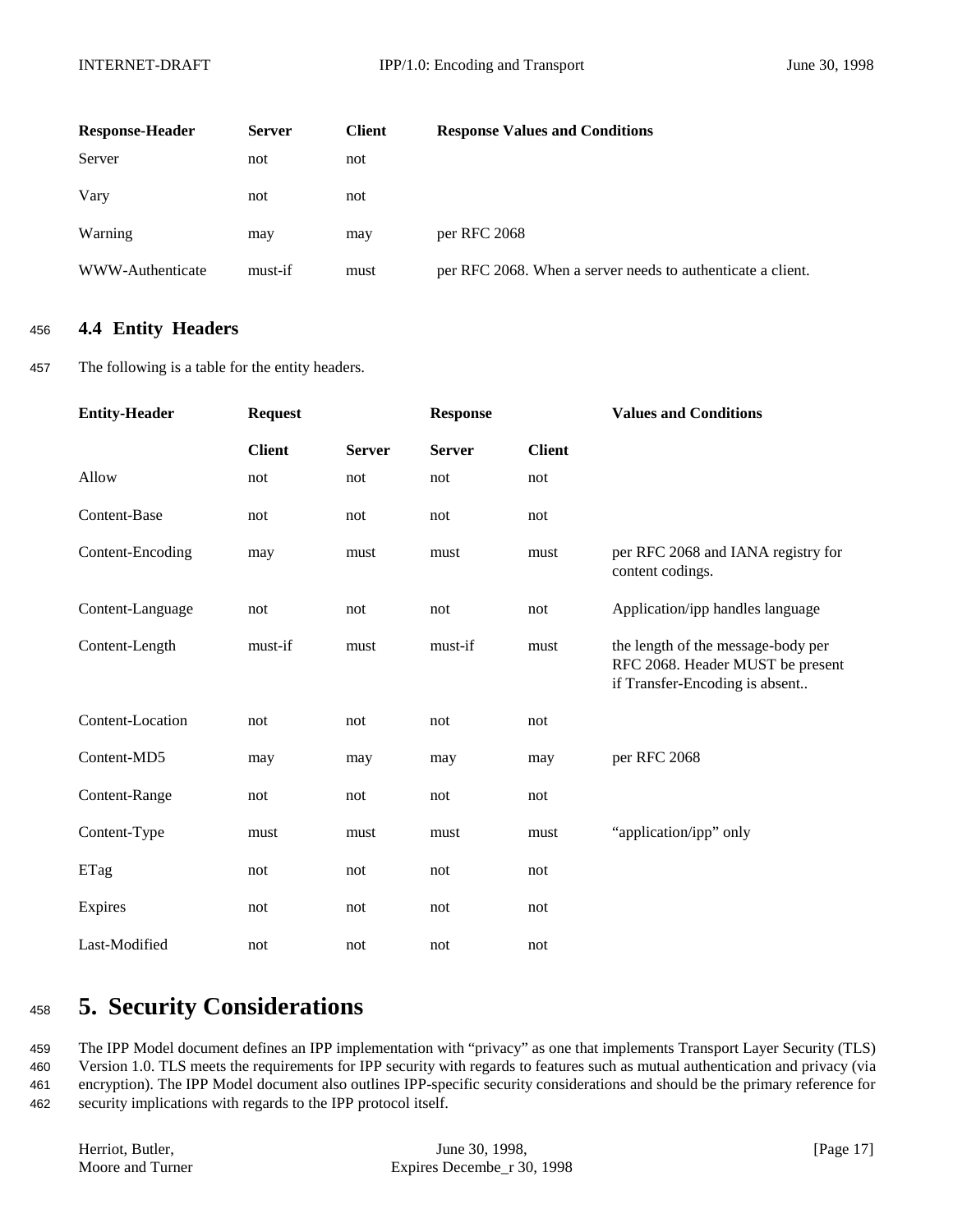The IPP Model document defines an IPP implementation with "authentication" as one that implements the standard way for transporting IPP messages within HTTP 1.1. , These include the security considerations outlined in the HTTP 1.1 standard document [rfc2068] and Digest Authentication extension [rfc2069]..

 The current HTTP infrastructure supports HTTP over TCP port 80. IPP server implementations MUST offer IPP services using HTTP over the IANA assigned Well Known Port 631 (the IPP default port). IPP server implementations may support other ports, in addition to this port..

See further discussion of IPP security concepts in the model document

## **6. References**

- [rfc822] Crocker, D., "Standard for the Format of ARPA Internet Text Messages", RFC 822, August 1982.
- [rfc1123] Braden, S., "Requirements for Internet Hosts Application and Support", RFC 1123, October, 1989,
- [rfc1179] McLaughlin, L. III, (editor), "Line Printer Daemon Protocol" RFC 1179, August 1990.
- [rfc1630] T. Berners-Lee, "Universal Resource Identifiers in WWW: A Unifying Syntax for the Expression of Names and Addresses of Objects on the Network as used in the Word-Wide Web", RFC 1630, June 1994.
- [rfc1759] Smith, R., Wright, F., Hastings, T., Zilles, S., and Gyllenskog, J., "Printer MIB", RFC 1759, March 1995.
- [rfc1738] Berners-Lee, T., Masinter, L., McCahill, M. , "Uniform Resource Locators (URL)", RFC 1738, December, 1994.
- [rfc1543] Postel, J., "Instructions to RFC Authors", RFC 1543, October 1993.
- [rfc1766] H. Alvestrand, " Tags for the Identification of Languages", RFC 1766, March 1995.
- [rfc1808] R. Fielding, "Relative Uniform Resource Locators", RFC1808, June 1995 [rfc1903} J. Case, et al. "Textual Conventions for Version 2 of the Simple Network Management Protocol (SNMPv2)", RFC 1903, January 1996.
- [rfc2046] N. Freed & N. Borenstein, Multipurpose Internet Mail Extensions (MIME) Part Two: Media Types. November 1996. (Obsoletes RFC1521, RFC1522, RFC1590), RFC 2046.
- [rfc2048] N. Freed, J. Klensin & J. Postel. Multipurpose Internet Mail Extension (MIME) Part Four: Registration Procedures. November 1996. (Format: TXT=45033 bytes) (Obsoletes RFC1521, RFC1522, RFC1590) (Also BCP0013), RFC 2048.
- [rfc2068] R Fielding, et al, "Hypertext Transfer Protocol HTTP/1.1" RFC 2068, January 1997
- [rfc2069] J. Franks, et al, "An Extension to HTTP: Digest Access Authentication" RFC 2069, January 1997
- [rfc2119] S. Bradner, "Key words for use in RFCs to Indicate Requirement Levels", RFC 2119 , March 1997
- [rfc2184] N. Freed, K. Moore, "MIME Parameter Value and Encoded Word Extensions: Character Sets, Languages, and Continuations", RFC 2184, August 1997,
- [rfc2234] D. Crocker et al., "Augmented BNF for Syntax Specifications: ABNF", RFC 2234. November 1997.
- [char] N. Freed, J. Postel: IANA Charset Registration Procedures, Work in Progress (draft-freed-charset-reg-02.txt).
- [dpa] ISO/IEC 10175 Document Printing Application (DPA), June 1996.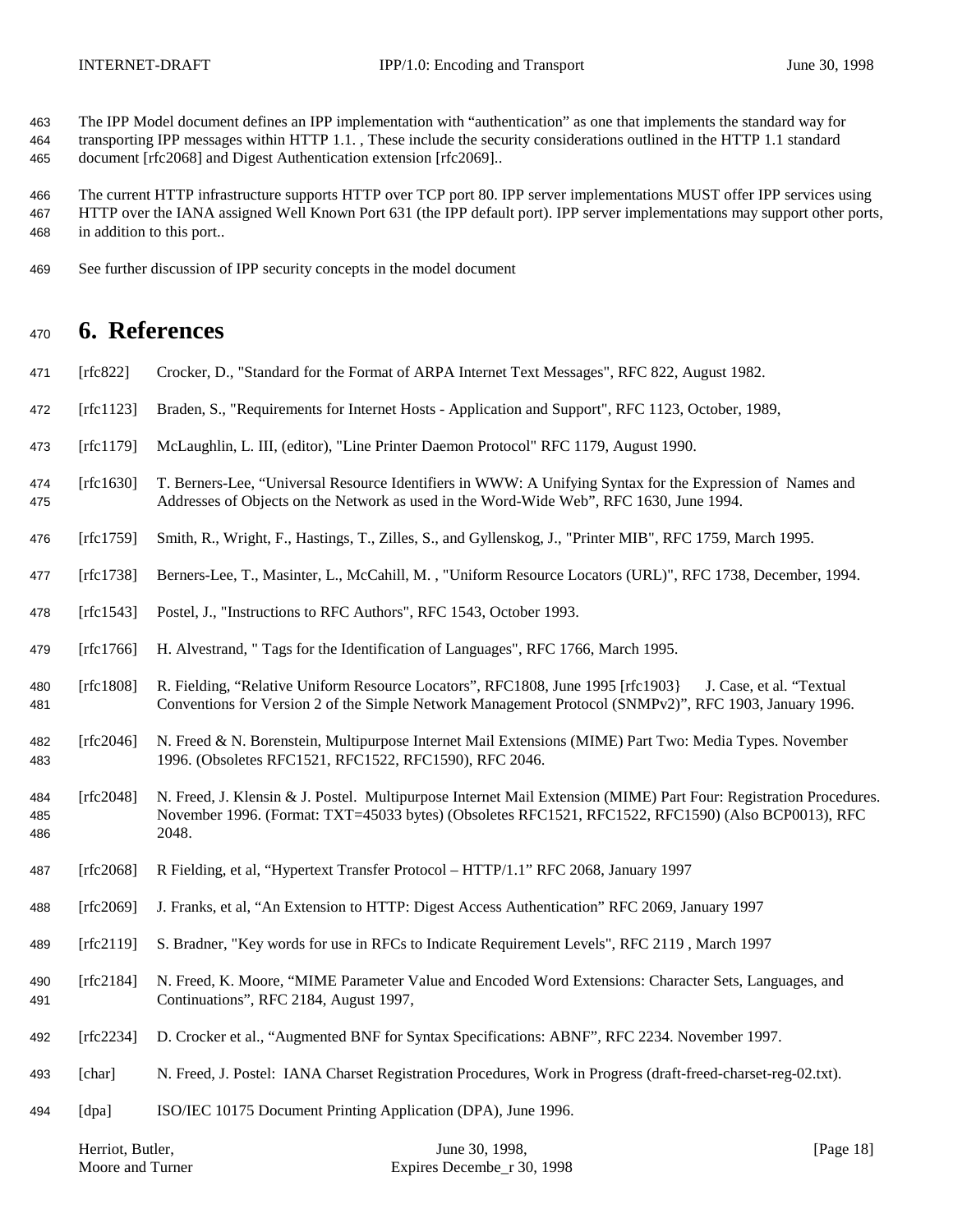| 495        | [iana]          | IANA Registry of Coded Character Sets: ftp://ftp.isi.edu/in-notes/iana/assignments/character-sets                                                               |
|------------|-----------------|-----------------------------------------------------------------------------------------------------------------------------------------------------------------|
| 496<br>497 | $[ipp-lpd]$     | Herriot, R., Hastings, T., Jacobs, N., Martin, J., "Mapping between LPD and IPP Protocols", draft-ietf-ipp-lpd-ipp-<br>map-04.txt, June 1998.                   |
| 498<br>499 | [ipp-mod]       | Isaacson, S., deBry, R., Hastings, T., Herriot, R., Powell, P., "Internet Printing Protocol/1.0: Model and Semantics"<br>draft-ietf-ipp-mod-10.txt, June, 1998. |
| 500<br>501 | [ipp-pro]       | Herriot, R., Butler, S., Moore, P., Tuner, R., "Internet Printing Protocol/1.0: Encoding and Transport", draft-ietf-<br>ipp-pro-06.txt, June, $1998$ .          |
| 502<br>503 | $[$ ipp-rat $]$ | Zilles, S., "Rationale for the Structure and Model and Protocol for the Internet Printing Protocol", draft-ietf-ipp-rat-<br>03.txt, June, 1998.                 |
| 504        | $[ipp-req]$     | Wright, D., "Design Goals for an Internet Printing Protocol", draft-ietf-ipp-req-02.txt, June, 1998.                                                            |

# <sup>505</sup> **7. Author's Address**

506

Robert Herriot (editor) Paul Moore Sun Microsystems Inc. Microsoft 901 San Antonio Road, MPK-17 One Microsoft Way Palo Alto, CA 94303 Redmond, WA 98053

Phone: 650-786-8995 Phone: 425-936-0908 Fax: 650-786-7077 Fax: 425-93MS-FAX Email: robert.herriot@eng.sun.com Email: paulmo@microsoft.com

Sylvan Butler Randy Turner Hewlett-Packard Sharp Laboratories Boise, ID 83714 Camas, WA 98607

Phone: 208-396-6000 Phone: 360-817-8456

Fax: 208-396-3457 Fax: : 360-817-8436 Email: sbutler@boi.hp.com Email: rturner@sharplabs.com

11311 Chinden Blvd. 5750 NW Pacific Rim Blvd

IPP Mailing List: ipp@pwg.org IPP Mailing List Subscription: ipp-request@pwg.org IPP Web Page: http://www.pwg.org/ipp/

507

# <sup>508</sup> **8. Other Participants:**

Chuck Adams - Tektronix Harry Lewis - IBM Ron Bergman - Dataproducts Tony Liao - Vivid Image Keith Carter - IBM David Manchala - Xerox Angelo Caruso - Xerox Carl-Uno Manros - Xerox Jeff Copeland - QMS Jay Martin - Underscore Roger Debry - IBM Larry Masinter - Xerox Lee Farrell - Canon **Ira McDonald, Xerox** Ira McDonald, Xerox

Herriot, Butler, **Internal 2008**, June 30, 1998, **Francisco Example 2018** [Page 19] Moore and Turner Expires Decembe\_r 30, 1998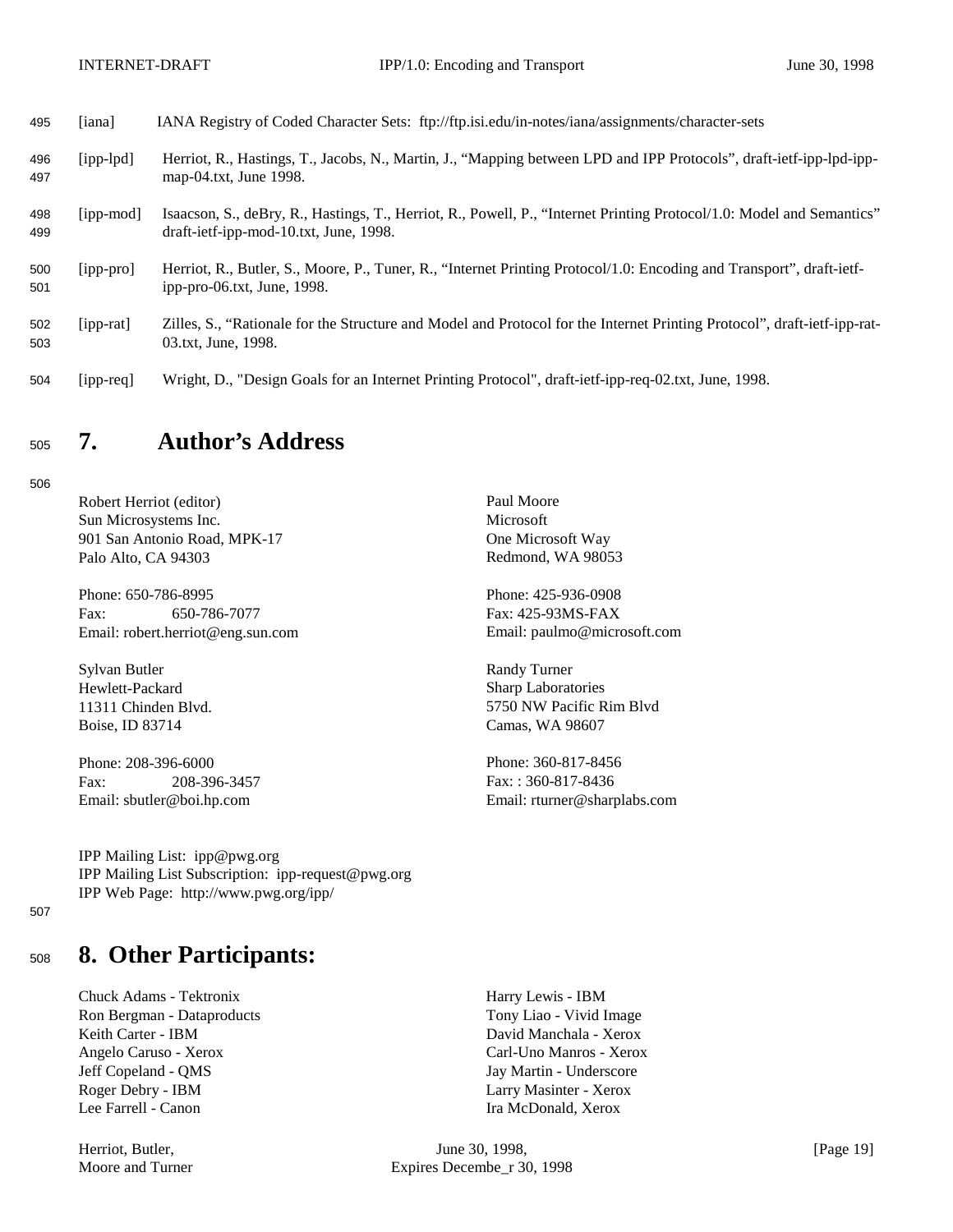Sue Gleeson - Digital Bob Pentecost - Hewlett-Packard Charles Gordon - Osicom Patrick Powell - SDSU Brian Grimshaw - Apple Jeff Rackowitz - Intermec Jerry Hadsell - IBM Xavier Riley - Xerox Richard Hart - Digital Gary Roberts - Ricoh Tom Hastings - Xerox Stuart Rowley - Kyocera Stephen Holmstead Richard Schneider - Epson Zhi-Hong Huang - Zenographics Shigern Ueda - Canon Scott Isaacson - Novell Bob Von Andel - Allegro Software Rich Lomicka - Digital William Wagner - Digital Products David Kellerman - Northlake Software Jasper Wong - Xionics Robert Kline - TrueSpectra **Don Wright - Lexmark** Dave Kuntz - Hewlett-Packard **Rick Yardumian - Xerox** Rick Yardumian - Xerox Takami Kurono - Brother Lloyd Young - Lexmark Rich Landau - Digital Peter Zehler - Xerox Greg LeClair - Epson Frank Zhao - Panasonic

Steve Zilles - Adobe

# <sup>509</sup> **9. Appendix A: Protocol Examples**

## <sup>510</sup> **9.1 Print-Job Request**

511 The following is an example of a Print-Job request with job-name, copies, and sides specified.

| <b>Octets</b>               | <b>Symbolic Value</b>       | <b>Protocol field</b>    |
|-----------------------------|-----------------------------|--------------------------|
| 0x0100                      | 1.0                         | version-number           |
| 0x0002                      | Print-Job                   | operation-id             |
| 0x00000001                  | 1                           | request-id               |
| 0x01                        | start operation-attributes  | operation-attributes-tag |
| 0x47                        | charset type                | value-tag                |
| 0x0012                      |                             | name-length              |
| attributes-charset          | attributes-charset          | name                     |
| 0x0008                      |                             | value-length             |
| us-ascii                    | <b>US-ASCII</b>             | value                    |
| 0x48                        | natural-language type       | value-tag                |
| 0x001B                      |                             | name-length              |
| attributes-natural-language | attributes-natural-language | name                     |
| 0x0005                      |                             | value-length             |
| en-us                       | $en-US$                     | value                    |
| 0x45                        | uri type                    | value-tag                |
| 0x000B                      |                             | name-length              |
| printer-uri                 | printer-uri                 | name                     |
| 0x001A                      |                             | value-length             |
| http://forest:631/pinetree  | printer pinetree            | value                    |
| 0x42                        | nameWithoutLanguage type    | value-tag                |
| 0x0008                      |                             | name-length              |
| job-name                    | job-name                    | name                     |
| 0x0006                      |                             | value-length             |
| foobar                      | foobar                      | value                    |
| 0x02                        | start job-attributes        | job-attributes-tag       |
| 0x21                        | integer type                | value-tag                |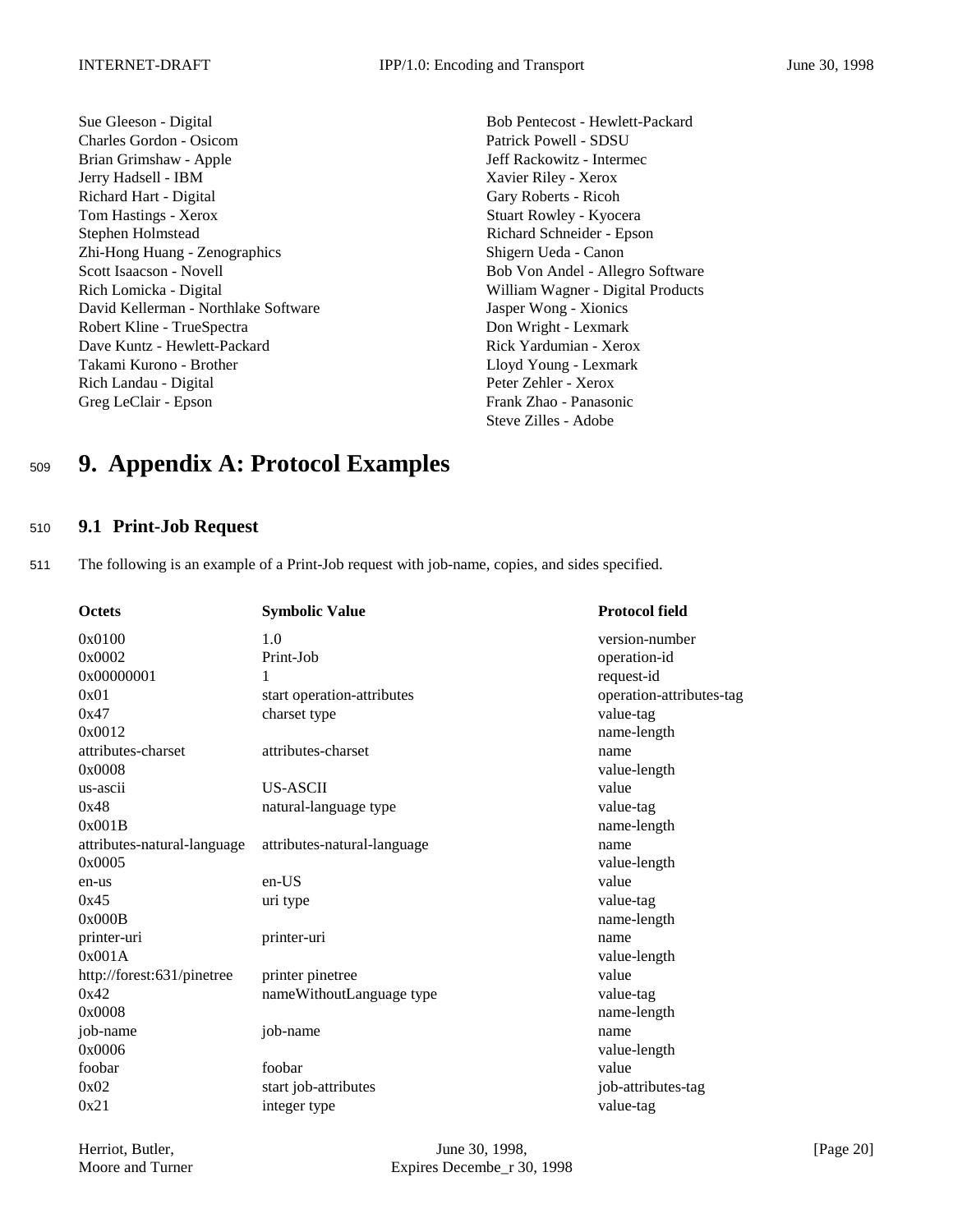| <b>Octets</b>       | <b>Symbolic Value</b> | <b>Protocol field</b> |
|---------------------|-----------------------|-----------------------|
| 0x0005              |                       | name-length           |
| copies              | copies                | name                  |
| 0x0004              |                       | value-length          |
| 0x00000014          | 20                    | value                 |
| 0x44                | keyword type          | value-tag             |
| 0x0005              |                       | name-length           |
| sides               | sides                 | name                  |
| 0x0013              |                       | value-length          |
| two-sided-long-edge | two-sided-long-edge   | value                 |
| 0x03                | end-of-attributes     | end-of-attributes-tag |
| % ! PS              | $<$ PostScript $>$    | data                  |

## <sup>512</sup> **9.2 Print-Job Response (successful)**

513 Here is an example of a Print-Job response which is successful:

| Octets                         | <b>Symbolic Value</b>       | <b>Protocol field</b>    |
|--------------------------------|-----------------------------|--------------------------|
| 0x0100                         | 1.0                         | version-number           |
| 0x0000                         | OK (successful)             | status-code              |
| 0x00000001                     | 1                           | request-id               |
| 0x01                           | start operation-attributes  | operation-attributes-tag |
| 0x47                           | charset type                | value-tag                |
| 0x0012                         |                             | name-length              |
| attributes-charset             | attributes-charset          | name                     |
| 0x0008                         |                             | value-length             |
| us-ascii                       | <b>US-ASCII</b>             | value                    |
| 0x48                           | natural-language type       | value-tag                |
| 0x001B                         |                             | name-length              |
| attributes-natural-language    | attributes-natural-language | name                     |
| 0x0005                         |                             | value-length             |
| en-us                          | en-US                       | value                    |
| 0x41                           | textWithoutLanguage type    | value-tag                |
| 0x000E                         |                             | name-length              |
| status-message                 | status-message              | name                     |
| 0x0002                         |                             | value-length             |
| OK.                            | <b>OK</b>                   | value                    |
| 0x02                           | start job-attributes        | job-attributes-tag       |
| 0x21                           | integer                     | value-tag                |
| 0x0007                         |                             | name-length              |
| job-id                         | job-id                      | name                     |
| 0x0004                         |                             | value-length             |
| 147                            | 147                         | value                    |
| 0x45                           | uri type                    | value-tag                |
| 0x0008                         |                             | name-length              |
| job-uri                        | job-uri                     | name                     |
| 0x001E                         |                             | value-length             |
| http://forest:631/pinetree/123 | job 123 on pinetree         | value                    |
| 0x25                           | nameWithoutLanguage type    | value-tag                |
| 0x0008                         |                             | name-length              |
| job-state                      | job-state                   | name                     |
|                                |                             |                          |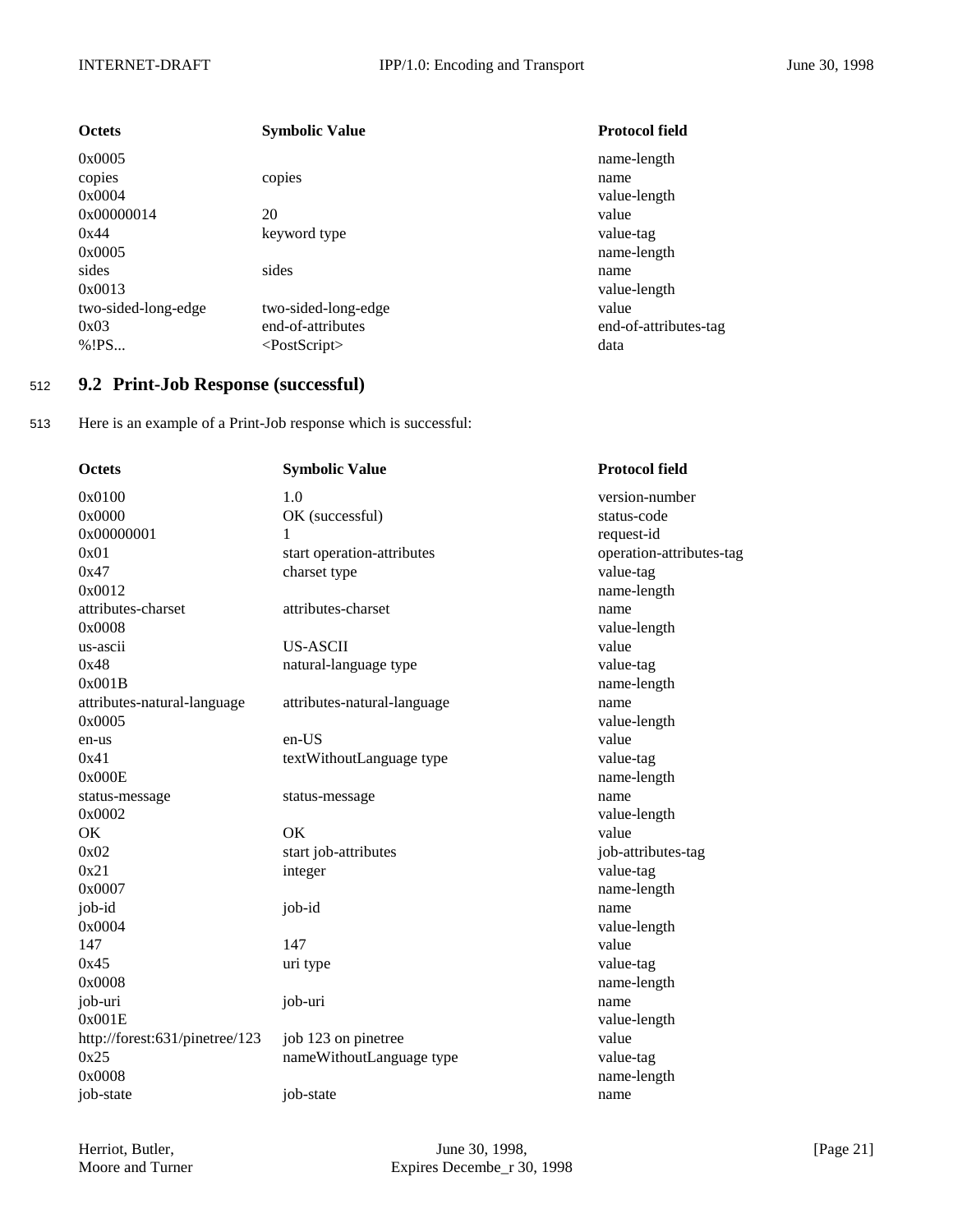| <b>Octets</b>          | <b>Symbolic Value</b>        | <b>Protocol field</b>                          |
|------------------------|------------------------------|------------------------------------------------|
| 0x0001<br>0x03<br>0x03 | pending<br>end-of-attributes | value-length<br>value<br>end-of-attributes-tag |

## <sup>514</sup> **9.3 Print-Job Response (failure)**

515 Here is an example of a Print-Job response which fails because the printer does not support sides and because the value 20 for 516 copies is not supported:

| Octets              | <b>Symbolic Value</b>        | <b>Protocol field</b>      |
|---------------------|------------------------------|----------------------------|
| 0x0100              | 1.0                          | version-number             |
| 0x0400              | client-error-bad-request     | status-code                |
| 0x00000001          | 1                            | request-id                 |
| 0x01                | start operation-attributes   | operation-attribute tag    |
| 0x47                | charset type                 | value-tag                  |
| 0x0012              |                              | name-length                |
| attributes-charset  | attributes-charset           | name                       |
| 0x0008              |                              | value-length               |
| us-ascii            | <b>US-ASCII</b>              | value                      |
| 0x48                | natural-language type        | value-tag                  |
| 0x001B              |                              | name-length                |
| attributes-natural- | attributes-natural-language  | name                       |
| language            |                              |                            |
| 0x0005              |                              | value-length               |
| en-us               | en-US                        | value                      |
| 0x41                | textWithoutLanguage type     | value-tag                  |
| 0x000E              |                              | name-length                |
| status-message      | status-message               | name                       |
| 0x000D              |                              | value-length               |
| bad-request         | bad-request                  | value                      |
| 0x04                | start unsupported-attributes | unsupported-attributes tag |
| 0x21                | integer type                 | value-tag                  |
| 0x000C              |                              | name-length                |
| job-k-octets        | job-k-octets                 | name                       |
| 0x0004              |                              | value-length               |
| 0x001000000         | 16777216                     | value                      |
| 0x21                | integer type                 | value-tag                  |
| 0x0005              |                              | name-length                |
| copies              | copies                       | name                       |
| 0x0004              |                              | value-length               |
| 0x00000014          | 20                           | value                      |
| 0x10                | unsupported (type)           | value-tag                  |
| 0x0005              |                              | name-length                |
| sides               | sides                        | name                       |
| 0x0000              |                              | value-length               |
| 0x03                | end-of-attributes            | end-of-attributes-tag      |

## <sup>517</sup> **9.4 Print-URI Request**

518 The following is an example of Print-URI request with copies and job-name parameters.

| Herriot, Butler, | June 30, 1998,                        | [Page 22] |
|------------------|---------------------------------------|-----------|
| Moore and Turner | Expires Decembe <sub>r</sub> 30, 1998 |           |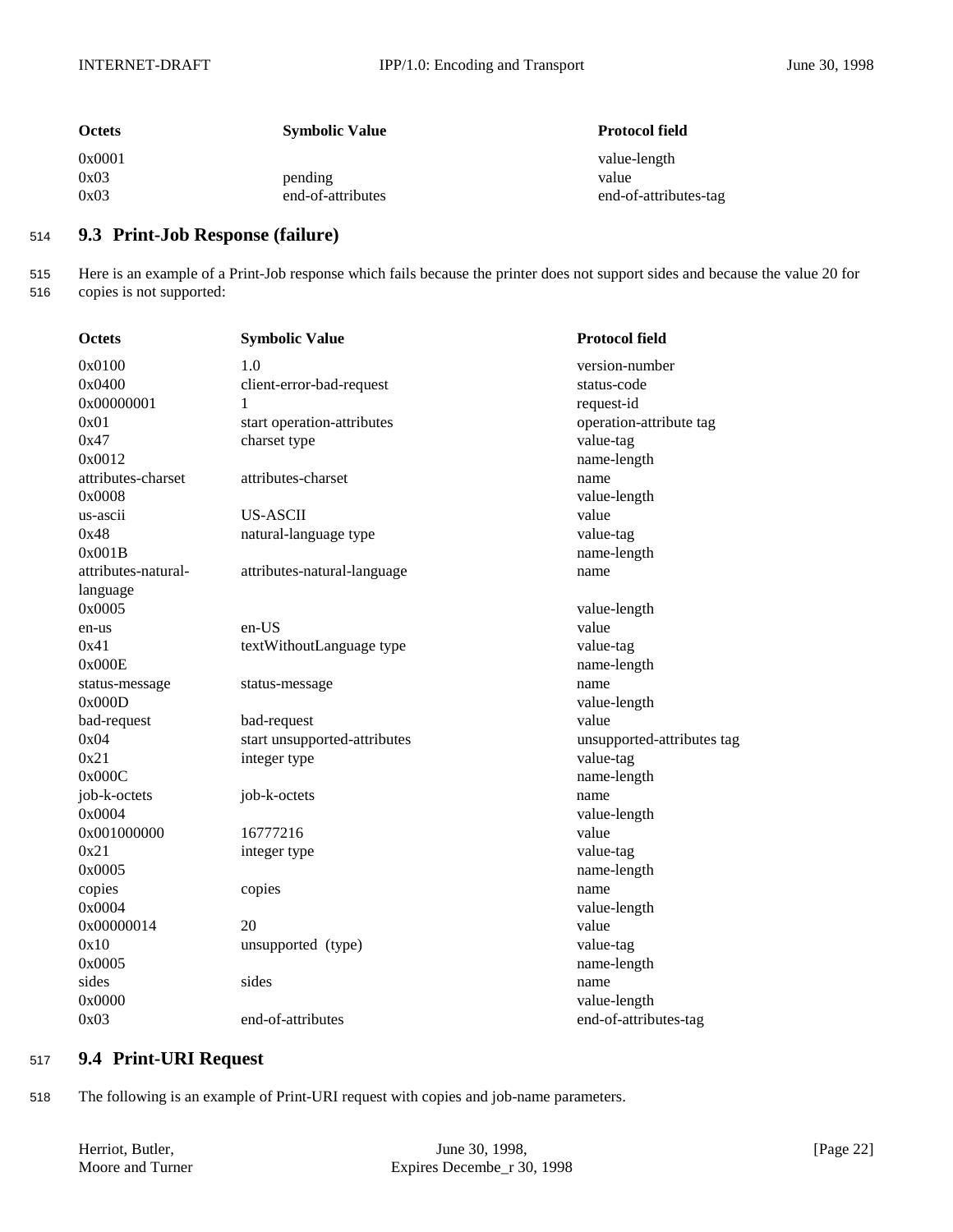| <b>Octets</b>             | <b>Symbolic Value</b>       | <b>Protocol field</b>    |
|---------------------------|-----------------------------|--------------------------|
| 0x0100                    | 1.0                         | version-number           |
| 0x0003                    | Print-URI                   | operation-id             |
| 0x00000001                | 1                           | request-id               |
| 0x01                      | start operation-attributes  | operation-attributes-tag |
| 0x47                      | charset type                | value-tag                |
| 0x0012                    |                             | name-length              |
| attributes-charset        | attributes-charset          | name                     |
| 0x0008                    |                             | value-length             |
| us-ascii                  | <b>US-ASCII</b>             | value                    |
| 0x48                      | natural-language type       | value-tag                |
| 0x001B                    |                             | name-length              |
| attributes-natural-       | attributes-natural-language | name                     |
| language                  |                             |                          |
| 0x0005                    |                             | value-length             |
| en-us                     | en-US                       | value                    |
| 0x45                      | uri type                    | value-tag                |
| 0x000B                    |                             | name-length              |
| printer-uri               | printer-uri                 | name                     |
| 0x001A                    |                             | value-length             |
| http://forest:631/pinetre | printer pinetree            | value                    |
| e                         |                             |                          |
| 0x45                      | uri type                    | value-tag                |
| 0x000A                    |                             | name-length              |
| document-uri              | document-uri                | name                     |
| 0x11                      |                             | value-length             |
| ftp://foo.com/foo         | ftp://foo.com/foo           | value                    |
| 0x42                      | nameWithoutLanguage type    | value-tag                |
| 0x0008                    |                             | name-length              |
| job-name                  | job-name                    | name                     |
| 0x0006                    |                             | value-length             |
| foobar                    | foobar                      | value                    |
| 0x02                      | start job-attributes        | job-attributes-tag       |
| 0x21                      | integer type                | value-tag                |
| 0x0005                    |                             | name-length              |
| copies                    | copies                      | name                     |
| 0x0004                    |                             | value-length             |
| 0x00000001                | 1                           | value                    |
| 0x03                      | end-of-attributes           | end-of-attributes-tag    |

## <sup>519</sup> **9.5 Create-Job Request**

520 The following is an example of Create-Job request with no parameters and no attributes

| <b>Octets</b>      | <b>Symbolic Value</b>      | <b>Protocol field</b>    |
|--------------------|----------------------------|--------------------------|
| 0x0100             | 1.0                        | version-number           |
| 0x0005             | Create-Job                 | operation-id             |
| 0x00000001         |                            | request-id               |
| 0x01               | start operation-attributes | operation-attributes-tag |
| 0x47               | charset type               | value-tag                |
| 0x0012             |                            | name-length              |
| attributes-charset | attributes-charset         | name                     |
| 0x0008             |                            | value-length             |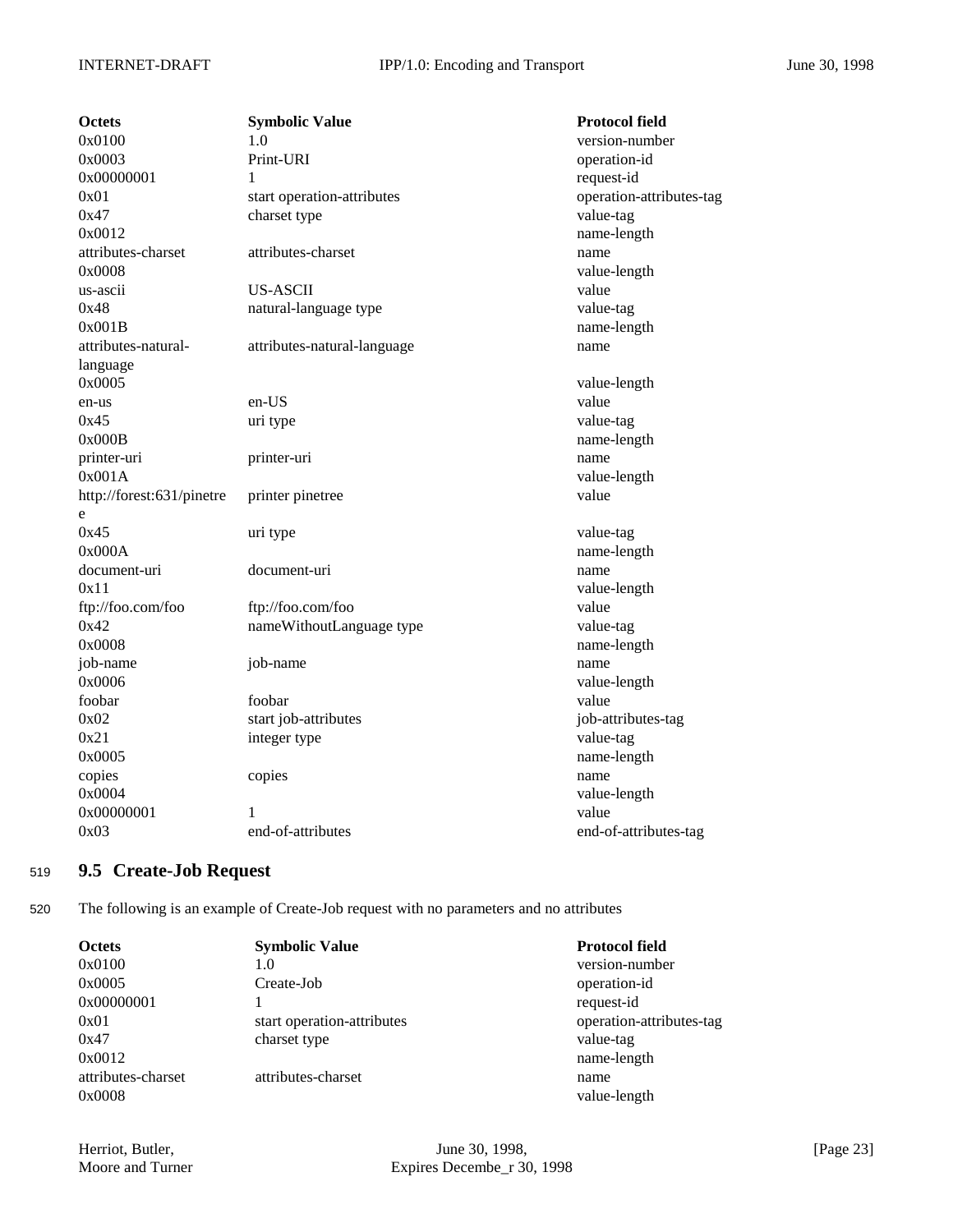| <b>Octets</b><br>us-ascii<br>0x48<br>0x001B | <b>Symbolic Value</b><br><b>US-ASCII</b><br>natural-language type | <b>Protocol field</b><br>value<br>value-tag<br>name-length |
|---------------------------------------------|-------------------------------------------------------------------|------------------------------------------------------------|
| attributes-natural-                         | attributes-natural-language                                       | name                                                       |
| language                                    |                                                                   |                                                            |
| 0x0005                                      |                                                                   | value-length                                               |
| en-us                                       | $en-US$                                                           | value                                                      |
| 0x45                                        | uri type                                                          | value-tag                                                  |
| 0x000B                                      |                                                                   | name-length                                                |
| printer-uri                                 | printer-uri                                                       | name                                                       |
| 0x001A                                      |                                                                   | value-length                                               |
| http://forest:631/pinetree                  | printer pinetree                                                  | value                                                      |
| 0x03                                        | end-of-attributes                                                 | end-of-attributes-tag                                      |

## <sup>521</sup> **9.6 Get-Jobs Request**

522 The following is an example of Get-Jobs request with parameters but no attributes.

| <b>Octets</b>               | <b>Symbolic Value</b>       | <b>Protocol field</b>    |
|-----------------------------|-----------------------------|--------------------------|
| 0x0100                      | 1.0                         | version-number           |
| 0x000A                      | Get-Jobs                    | operation-id             |
| 0x00000123                  | 0x123                       | request-id               |
| 0x01                        | start operation-attributes  | operation-attributes-tag |
| 0x47                        | charset type                | value-tag                |
| 0x0012                      |                             | name-length              |
| attributes-charset          | attributes-charset          | name                     |
| 0x0008                      |                             | value-length             |
| us-ascii                    | <b>US-ASCII</b>             | value                    |
| 0x48                        | natural-language type       | value-tag                |
| 0x001B                      |                             | name-length              |
| attributes-natural-language | attributes-natural-language | name                     |
| 0x0005                      |                             | value-length             |
| en-us                       | en-US                       | value                    |
| 0x45                        | uri type                    | value-tag                |
| 0x000B                      |                             | name-length              |
| printer-uri                 | printer-uri                 | name                     |
| 0x001A                      |                             | value-length             |
| http://forest:631/pinetree  | printer pinetree            | value                    |
| 0x21                        | integer type                | value-tag                |
| 0x0005                      |                             | name-length              |
| limit                       | limit                       | name                     |
| 0x0004                      |                             | value-length             |
| 0x00000032                  | 50                          | value                    |
| 0x44                        | keyword type                | value-tag                |
| 0x0014                      |                             | name-length              |
| requested-attributes        | requested-attributes        | name                     |
| 0x0006                      |                             | value-length             |
| job-id                      | job-id                      | value                    |
| 0x44                        | keyword type                | value-tag                |
| 0x0000                      | additional value            | name-length              |
| 0x0008                      |                             | value-length             |
| job-name                    | job-name                    | value                    |
|                             |                             |                          |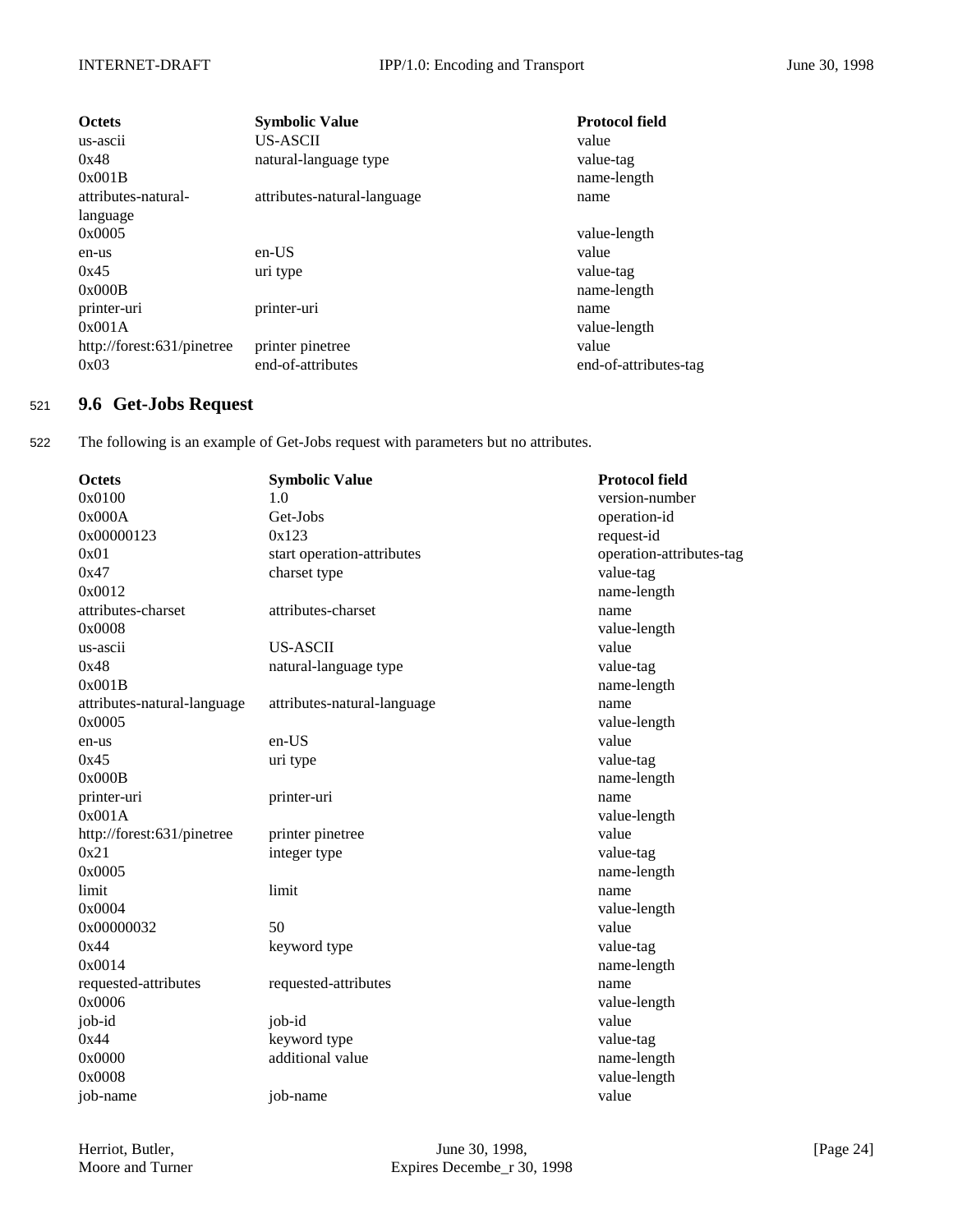| <b>Octets</b>   | <b>Symbolic Value</b> | <b>Protocol field</b> |
|-----------------|-----------------------|-----------------------|
| 0x44            | keyword type          | value-tag             |
| 0x0000          | additional value      | name-length           |
| 0x000F          |                       | value-length          |
| document-format | document-format       | value                 |
| 0x03            | end-of-attributes     | end-of-attributes-tag |

## <sup>523</sup> **9.7 Get-Jobs Response**

524 The following is an of Get-Jobs response from previous request with 3 jobs. The Printer returns no information about the second 525 job.

| <b>Octets</b>               | <b>Symbolic Value</b>             | <b>Protocol field</b>    |
|-----------------------------|-----------------------------------|--------------------------|
| 0x0100                      | 1.0                               | version-number           |
| 0x0000                      | OK (successful)                   | status-code              |
| 0x00000123                  | 0x123                             | request-id (echoed back) |
| 0x01                        | start operation-attributes        | operation-attribute-tag  |
| 0x47                        | charset type                      | value-tag                |
| 0x0012                      |                                   | name-length              |
| attributes-charset          | attributes-charset                | name                     |
| 0x0008                      |                                   | value-length             |
| ISO-8859-1                  | ISO-8859-1                        | value                    |
| 0x48                        | natural-language type             | value-tag                |
| 0x001B                      |                                   | name-length              |
| attributes-natural-language | attributes-natural-language       | name                     |
| 0x0005                      |                                   | value-length             |
| en-us                       | en-US                             | value                    |
| 0x41                        | textWithoutLanguage type          | value-tag                |
| 0x000E                      |                                   | name-length              |
| status-message              | status-message                    | name                     |
| 0x0002                      |                                   | value-length             |
| OK                          | OK                                | value                    |
| 0x02                        | start job-attributes (1st object) | job-attributes-tag       |
| 0x48                        | natural-language type             | value-tag                |
| 0x001B                      |                                   | name-length              |
| attributes-natural-language | attributes-natural-language       | name                     |
| 0x0005                      |                                   | value-length             |
| $fr-CA$                     | fr-CA                             | value                    |
| 0x21                        | integer type                      | value-tag                |
| 0x0006                      |                                   | name-length              |
| job-id                      | job-id                            | name                     |
| 0x0004                      |                                   | value-length             |
| 147                         | 147                               | value                    |
| 0x42                        | nameWithoutLanguage type          | value-tag                |
| 0x0008                      |                                   | name-length              |
| job-name                    | job-name                          | name                     |
| 0x0003                      |                                   | name-length              |
| fou                         | fou                               | name                     |
| 0x02                        | start job-attributes (2nd object) | job-attributes-tag       |
| 0x02                        | start job-attributes (3rd object) | job-attributes-tag       |
| 0x21                        | integer type                      | value-tag                |
| 0x0006                      |                                   | name-length              |
| job-id                      | job-id                            | name                     |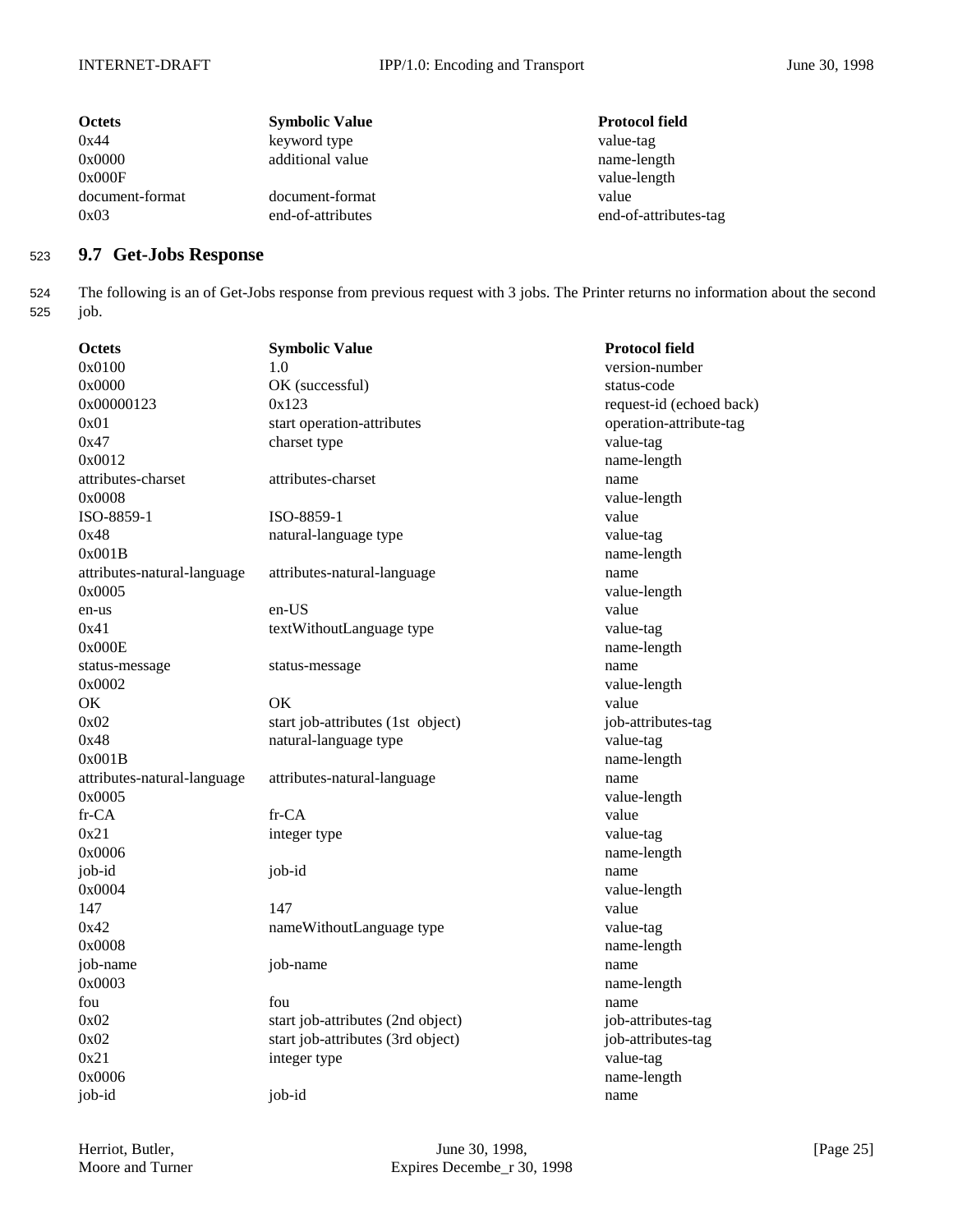| <b>Octets</b><br>0x0004 | <b>Symbolic Value</b> | <b>Protocol field</b><br>value-length |
|-------------------------|-----------------------|---------------------------------------|
| 148                     | 148                   | value                                 |
| 0x35                    | nameWithLanguage      | value-tag                             |
| 0x0008                  |                       | name-length                           |
| job-name                | job-name              | name                                  |
| 0x0012                  |                       | value-length                          |
| 0x0005                  |                       | sub-value-length                      |
| $de-CH$                 | $de-CH$               | value                                 |
| 0x0009                  |                       | sub-value-length                      |
| isch guet               | isch guet             | name                                  |
| 0x03                    | end-of-attributes     | end-of-attributes-tag                 |

# **10. Appendix B: Registration of MIME Media Type Information for "application/ipp"**

 This appendix contains the information that IANA requires for registering a MIME media type. The information following this paragraph will be forwarded to IANA to register application/ipp whose contents are defined in Section 3 "Encoding of the Operation Layer" in this document.

**MIME type name:** application

#### **MIME subtype name:** ipp

 A Content-Type of "application/ipp" indicates an Internet Printing Protocol message body (request or response). Currently there is one version: IPP/1.0, whose syntax is described in Section 3 "Encoding of the Operation Layer" of [ipp-pro], and whose semantics are described in [ipp-mod]

- **Required parameters:** none
- **Optional parameters:** none
- **Encoding considerations:**

 IPP/1.0 protocol requests/responses MAY contain long lines and ALWAYS contain binary data (for example attribute value lengths).

#### **Security considerations:**

 IPP/1.0 protocol requests/responses do not introduce any security risks not already inherent in the underlying transport protocols. Protocol mixed-version interworking rules in [ipp-mod] as well as protocol encoding rules in [ipp-pro] are complete and unambiguous.

#### **Interoperability considerations:**

 IPP/1.0 requests (generated by clients) and responses (generated by servers) MUST comply with all conformance requirements imposed by the normative specifications [ipp-mod] and [ipp-pro]. Protocol encoding rules specified in [ipp-pro] are comprehensive, so that interoperability between conforming implementations is guaranteed (although support for specific optional features is not ensured). Both the "charset" and "natural-language" of all IPP/1.0 attribute values which are a LOCALIZED-STRING are explicit within IPP protocol requests/responses (without recourse to any external information in HTTP, SMTP, or other message transport headers).

#### **Published specification:**

| Herriot, Butler, |  |
|------------------|--|
| Moore and Turner |  |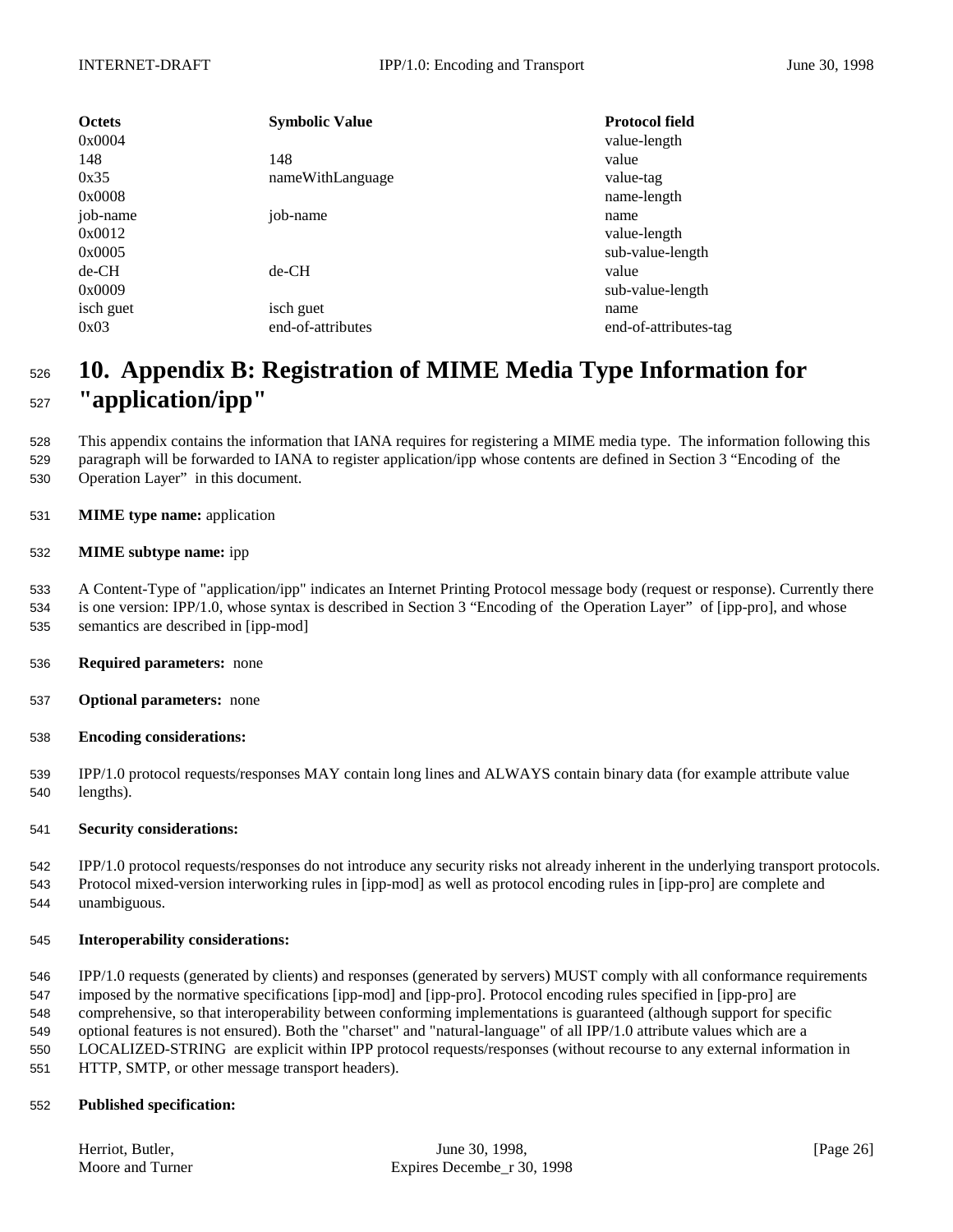- [ipp-mod] Isaacson, S., deBry, R., Hastings, T., Herriot, R., Powell, P., "Internet Printing Protocol/1.0: Model and Semantics" draft-ietf-ipp-mod-10.txt, June, 1998.
- [ipp-pro] Herriot, R., Butler, S., Moore, P., Tuner, R., "Internet Printing Protocol/1.0: Encoding and Transport", draft-ietf-ipp-pro-06.txt, June, 1998.

#### **Applications which use this media type:**

 Internet Printing Protocol (IPP) print clients and print servers, communicating using HTTP/1.1 (see [IPP-PRO]), SMTP/ESMTP, FTP, or other transport protocol. Messages of type "application/ipp" are self-contained and transport-independent, including "charset" and "natural-language" context for any LOCALIZED-STRING value.

#### **Person & email address to contact for further information:**

Scott A. Isaacson

- Novell, Inc.
- 122 E 1700 S
- Provo, UT 84606
- Phone: 801-861-7366
- Fax: 801-861-4025
- Email: sisaacson@novell.com
- or
- Robert Herriot
- Sun Microsystems Inc.
- 901 San Antonio Road, MPK-17
- Palo Alto, CA 94303
- Phone: 650-786-8995
- Fax: 650-786-7077
- Email: robert.herriot@eng.sun.com
- **Intended usage:**
- COMMON

# **11. Appendix C: Full Copyright Statement**

Copyright (C)The Internet Society (1998). All Rights Reserved

 This document and translations of it may be copied and furnished to others, and derivative works that comment on or otherwise explain it or assist in its implementation may be prepared, copied, published and distributed, in whole or in part, without restriction of any kind, provided that the above copyright notice and this paragraph are included on all such copies and derivative works. However, this document itself may not be modified in any way, such as by removing the copyright notice or references to the Internet Society or other Internet organizations, except as needed for the purpose of developing Internet standards in which case the procedures for copyrights defined in the Internet Standards process must be followed, or as required to translate it into languages other than English.

The limited permissions granted above are perpetual and will not be revoked by the Internet Society or its successors or assigns.